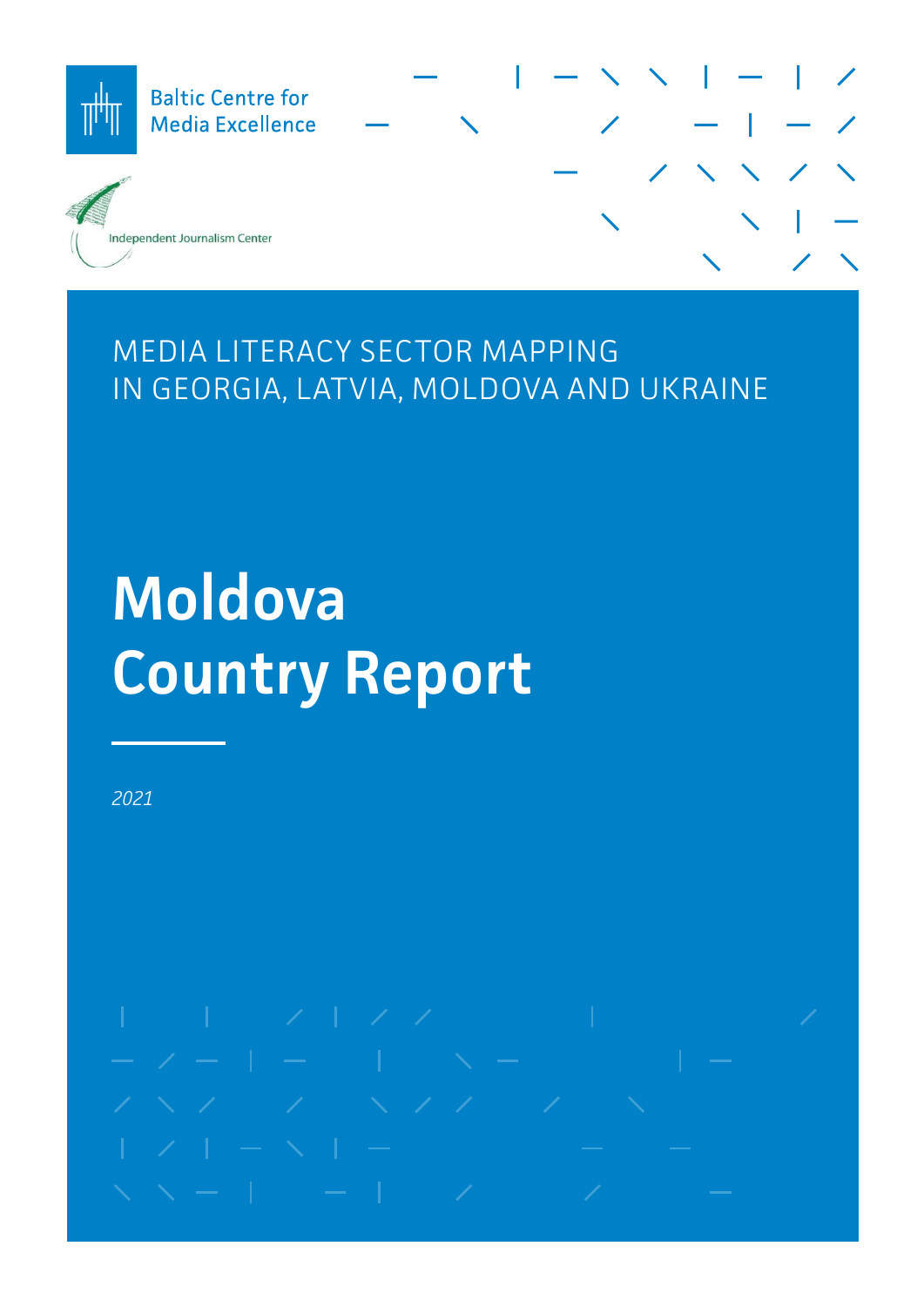# Contents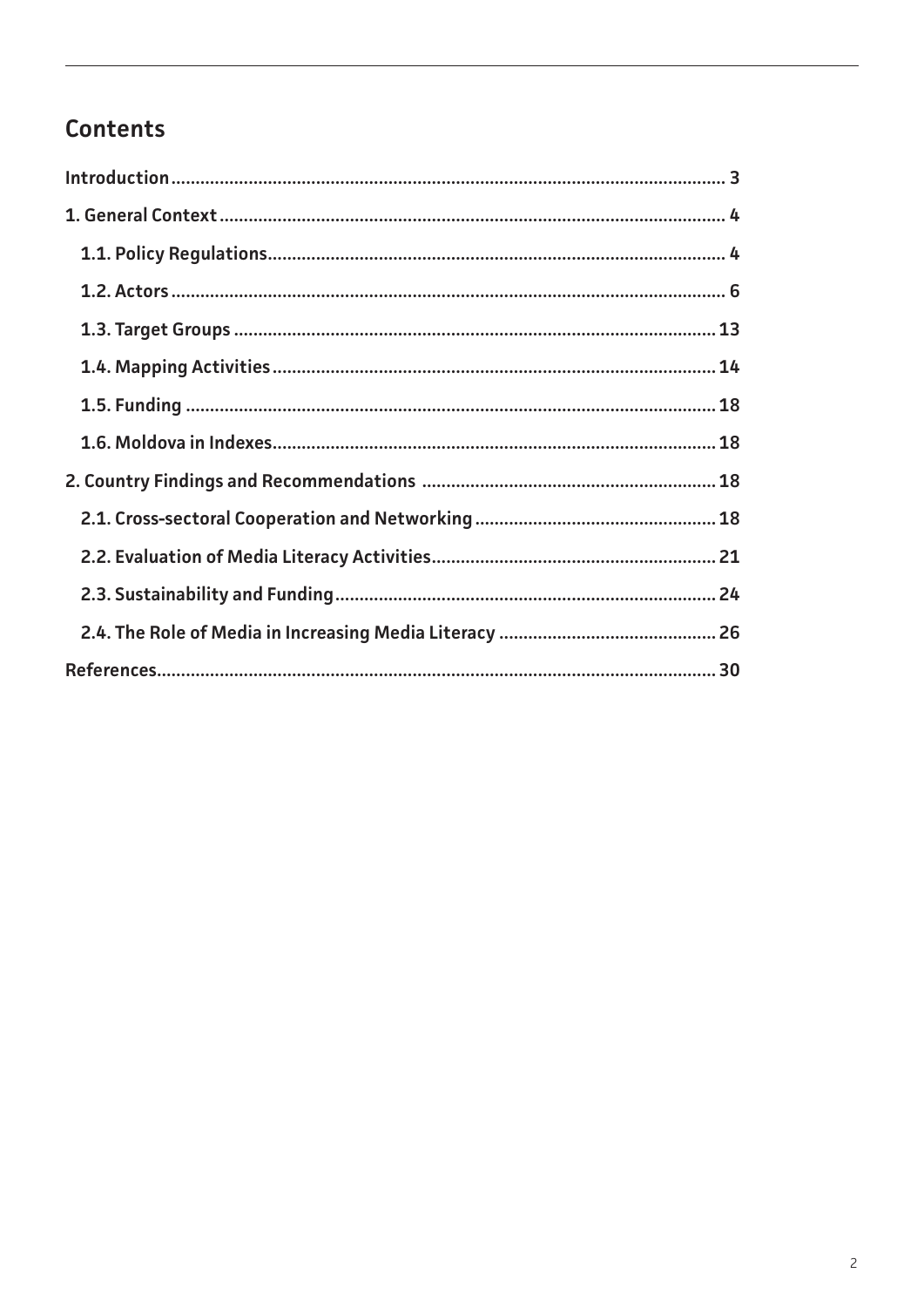# <span id="page-2-0"></span>**Introduction**

Media literacy is a core element of information consumption in a rapidly changing media environment. In such an environment, high media literacy within the audience also generates a demand for quality journalism and helps quality media to survive and develop, as well as to remain trusted. Critical thinking and responsible media use are among the most essential elements in order to strengthen the cognitive dimension of societal resilience to stand up against disinformation and other types of aggressive information. To a different degree, the selected countries are facing multiple challenges connected to the information environment. However, in all these countries, media literacy is seen as a tool for facilitating and saving democratic processes.

Although the term "media literacy" does not have a single definition, and could be interpreted in different ways (for example, to fit in with a donor's agenda), the definition used for the purposes of this analysis is put forward by the European Commission: "Media literacy refers to all the technical, cognitive, social, civic and creative capacities that allow us to access and have a critical understanding of and interact with media. These capacities allow us to exercise critical thinking, while participating in the economic, social and cultural aspects of society and playing an active role in the democratic process".<sup>1</sup>

By using this umbrella definition, the research team introduced and designed the **A-A-A approach** on mapping media literacy developments, which means focusing on **A - actors**; **A - audiences** and **A - activities**. Given the dynamics of developing the media literacy sphere, the team focused on a set of country specific recommendations in the following dimensions: cross-sectoral cooperation and networking; evaluation of media literacy activities; sustainability and funding; media involvement. The executive summary starts by providing background information. The general findings are listed afterwards. Selected threats and strengths are followed by general recommendations.

# *Methodology*

Detailed mapping of media literacy actors, audiences and activities was created using the following methodology, which included:

- Desk research;
- Semi-structured in-depth expert interviews;
- Online survey.

The **desk research** included an analysis of policy papers, traditions of development of media literacy, and significant changes in the trajectory of the development of the environment that have occurred. The focus of the analysis was to evaluate changes within the last three years. However, it includes relevant historical background on media literacy policies; media education development and disinformation resilience development; and the redirecting of responsibility from one institutional body to another.

For the **semi-structured interviews**, the scheme of selecting experts was created. This included selecting at least three experts from the following clusters: government related; non-government related; academia and media related; supporters and donors related. 16 experts were interviewed by using the same interviewing guide with five subsections of questions.

Survey - **the online survey** was created to collect qualitative data on activities and audiences used by different

<sup>1</sup> [https://ec.europa.eu/transparency/expert-groups-register/screen/expert-groups/consult?do=groupDetail.groupDetail&groupID=2541](https://ec.europa.eu/transparency/expert-groups-register/screen/expert-groups/consult?do=groupDetail)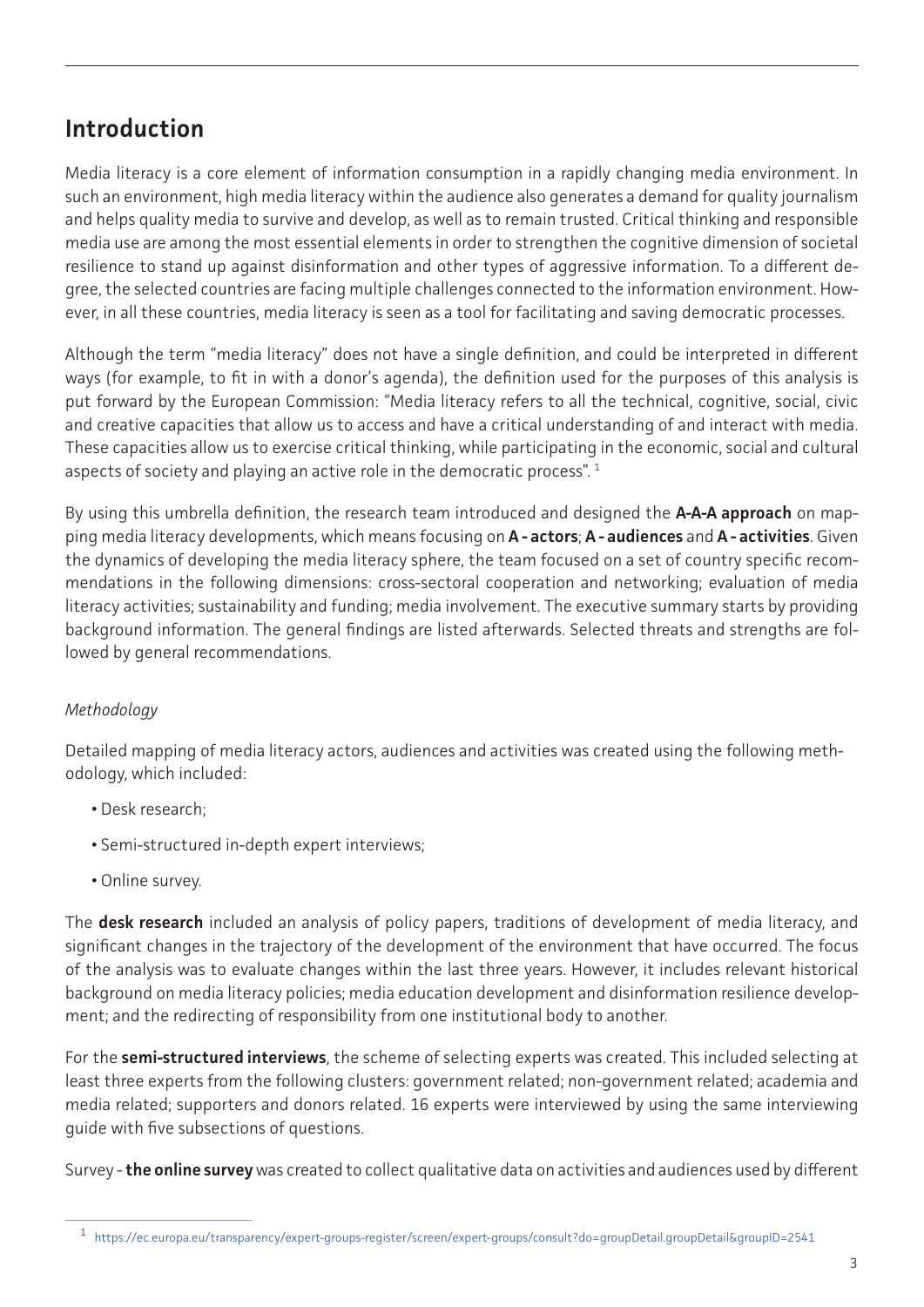<span id="page-3-0"></span>media literacy actors. In the survey active actors were asked to fill in the questionnaire. The survey included four sections, including the profiling of selected media literacy activities. The research team used available conferences and meetings to collect additional information needed to make an analysis, which focused on 1) cross-sectoral cooperation and networking; 2) evaluation of media literacy activities; 3) sustainability and funding; 4) the role of media in increasing media literacy.

### *Acknowledgements*

The team of researchers is grateful to the experts and representatives of institutions and organisations who dedicated their time and shared knowledge and expertise.

# **1. General Context**

# **1.1. Policy Regulations**

Media and information literacy is a relatively new, but rapidly increasing, basic competence with worldwide importance that is being included in states priority agendas. The Republic of Moldova lacks a national policy, concept and strategy that particularly targets the Media Literacy area and there is no specially designated institution or authority to oversee it as part of its mission. However, if referring to the extended field of preventing and combating disinformation and propaganda and informational security, relevant concepts were defined or framed as part of a series of legislative documents and national strategies in recent years.

The [National security strategy, 2011](https://www.legis.md/cautare/getResults?doc_id=17629&lang=ro) listed among the national security priorities was ensuring information security and it specifically recognised the increasing role of information technologies in the field of state security. It also recognised the need for actions to ensure the security and efficient administration of national information systems, both legally and functionally, by reducing the main risk factors, such as: cyber-crimes; computer viruses; software vulnerability; negligence or bad-will of users; and unauthorized connection of third parties. In 2018, The Code of audio-visual [media services of the Republic of Moldova,](https://www.legis.md/cautare/getResults?doc_id=33713&lang=ro) also defined information security as the means of protecting information resources, person, society and state. It also included the presence of a set of measures to ensure the protection of person, society and the state to prevent and fight attempts of external disinformation and media propaganda activities directed against the Republic of Moldova. It also defined hate speech as a message that propagates, incites, promotes, or justifies racial hatred, xenophobia, anti-Semitism, as well as other forms of hatred based on intolerance or discrimination founded on sex, race, nationality, religion, disability or sexual orientation.

In 2017 the [National Concept on information security of the Republic of Moldova](https://www.legis.md/cautare/getResults?doc_id=105660&lang=ro) referred to prevention, detection and countering of risks and threats to information security of the Republic of Moldova. It also referred to the protection of the national information space and society as a whole from the impact of propaganda and media aggression from outside and inside. The act defines the information security policy of the Republic of Moldova as the set of directions of activity of public administration authorities, their obligations and responsibilities regarding the protection of national interests in the information space. Importantly, it established obligations and responsibilities to respect the balance between the interests of the person, society and state. It also defines such terms as: propaganda, information space, hybrid security threat, information weapons, psychological operation, information war and information security. However, Moldova does not have specific mechanisms to identify hybrid threats – such as fake news, propaganda, and disinformation – or develop protection tools that respond to rapid technological changes.

On 12 January 2018, a controversial 2017 amendment sometimes referred to as the ["Anti-Propaganda Law](https://www.parlament.md/LinkClick.aspx?fileticket=tz6+H3AFTNA=&tabid=255&language=ro-RO)"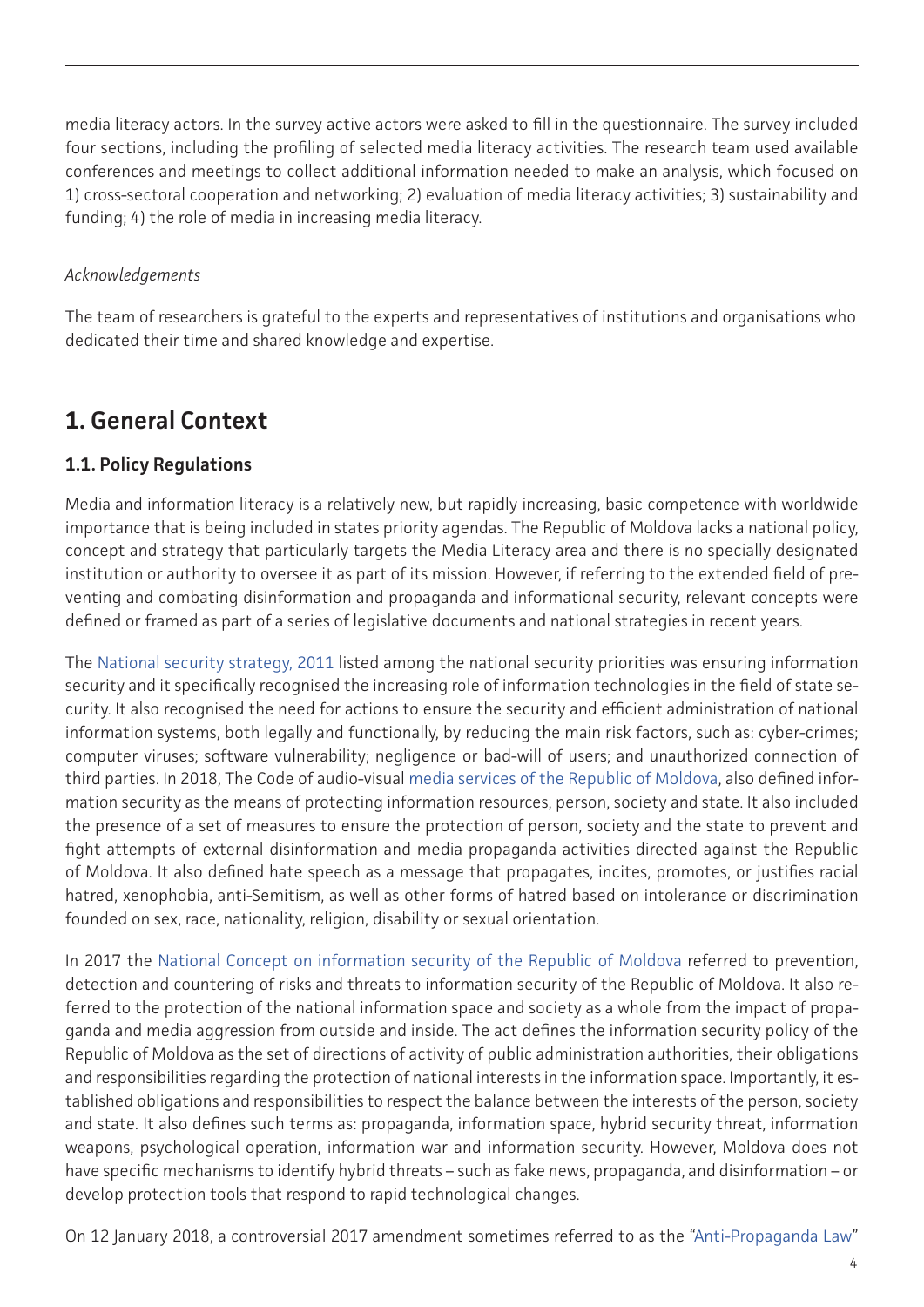came into force and restricted the broadcasting of Russian news channels. This was a controversial, as media CSOs had different opinions on it. The text of the law did not refer to Russia, but it states that in order to protect the audio-visual sphere and ensure information security, the only factual, analytical, military, or political-themed television programmes which may be broadcast in Moldova are those produced in the European Union, Canada, the USA, and all other states which have ratified the European Convention on Transfrontier Television. The opinion of interviewed experts regarding this amendment and similar potential initiatives were contradictory, some said that in Moldova media environments, this is a needed initiative that is meant to "clean and protect the media content". However, others said that that in our digital era, this is a less effective approach and the focus should be on increasing citizens media literacy and ability to objectively analyse and identify propaganda and manipulation, rather that restricting it. In December 2020, promulgation of the Law amending the Code of audio-visual media services of the Republic of Moldova cancelled this so called "anti-propaganda" law.

*[Information Security Strategy of the Republic of Moldova for the years 2019–2024 and the Action Plan for its im](https://www.legis.md/cautare/getResults?doc_id=111979&lang=ro)[plementation](https://www.legis.md/cautare/getResults?doc_id=111979&lang=ro)* stipulates that the Republic of Moldova shall ensure a secure information space with effective anti-disinformation means and policies for all national state and non-state entities, while guaranteeing the protection of human rights and fundamental freedoms in line with principles of democracy and the rule of law, in particular access to information and freedom of expression. It transposed the NIS Directive<sup>2</sup> into the national legislation and creates an action framework against cyber risks. The document emphasises the increased risks in the context of hybrid threats and information warfare, especially in relation to online media and social networks. The Action Plan lists the following actions to monitor and prevent disinformation: offering courses on disinformation techniques; development of criteria for assessing the information as a disinformation product; and an adjustment of the legal framework to streamline the data collection process to identify the funding sources of those involved in misinformation actions. However, the most recent published [Report on the implementation of the Information Security Strategy](https://sis.md/sites/default/files/transparenta/Raport%2520realizari%25202019%2520SSIfinal.pdf) is for the 2019 period only.

In 2020 a *[Government Decision on the Creation of the Coordination Council for ensuring the information security](https://cancelaria.gov.md/sites/default/files/document/attachments/intr259.pdf)* [was drafted](https://cancelaria.gov.md/sites/default/files/document/attachments/intr259.pdf) and currently is pending adoption by the end of 2021. The members designated are multi sectors representatives of all relevant institutions, from the governmental, media, private and civil society sectors. The coordination and monitoring activity of the Council will be done in four dimensions in particular on (a) the cybersecurity level, (b) the operational level in the field of defence, information, counter-information, investigations and sanctioning of violations of the information security, (c) the info media level, represented by public and private traditional and online media and (d) the civic-private level, where civil society organisations, representatives of the public and private ICT sector, international experts will be invited to monitor, provide assessments and policy contributions in strengthening the cyber and information security.

Regarding media sector legal framing and policies, in June 2018, the Parliament adopted in its final reading the *[National concept of mass media development in Moldova](https://www.legis.md/cautare/getResults?doc_id=105449&lang=ro)*<sup>3</sup> which served as a reference point for public policy within mass media. These policies aimed at strengthening the role of the mass media system in securing constitutional right to information of citizens and in consolidating a democratic society. The document established normative framework for regulating the activity of mass media, so as to ensure its functioning on democratic principles and in a secured media space. Most of the interviewed experts agreed that the national concept should be updated for the next future period. They also stated that it should stipulate the role of mass media in educating and promoting media literacy, supported by a practical action plan. After

<sup>&</sup>lt;sup>2</sup> The acronym for Network and Information Security, but also the short name of the first European Directive on Cyber Security

<sup>&</sup>lt;sup>3</sup> The Concept has been drawn up by national and international experts as well as representatives of civil society elaborated as part of thematic subgroup no.4 "Elaboration of the Concept of media development in the Republic of Moldova with the support of the Joint Project of the European Union and the Council of Europe "Promoting media freedom and pluralism in the Republic of Moldova.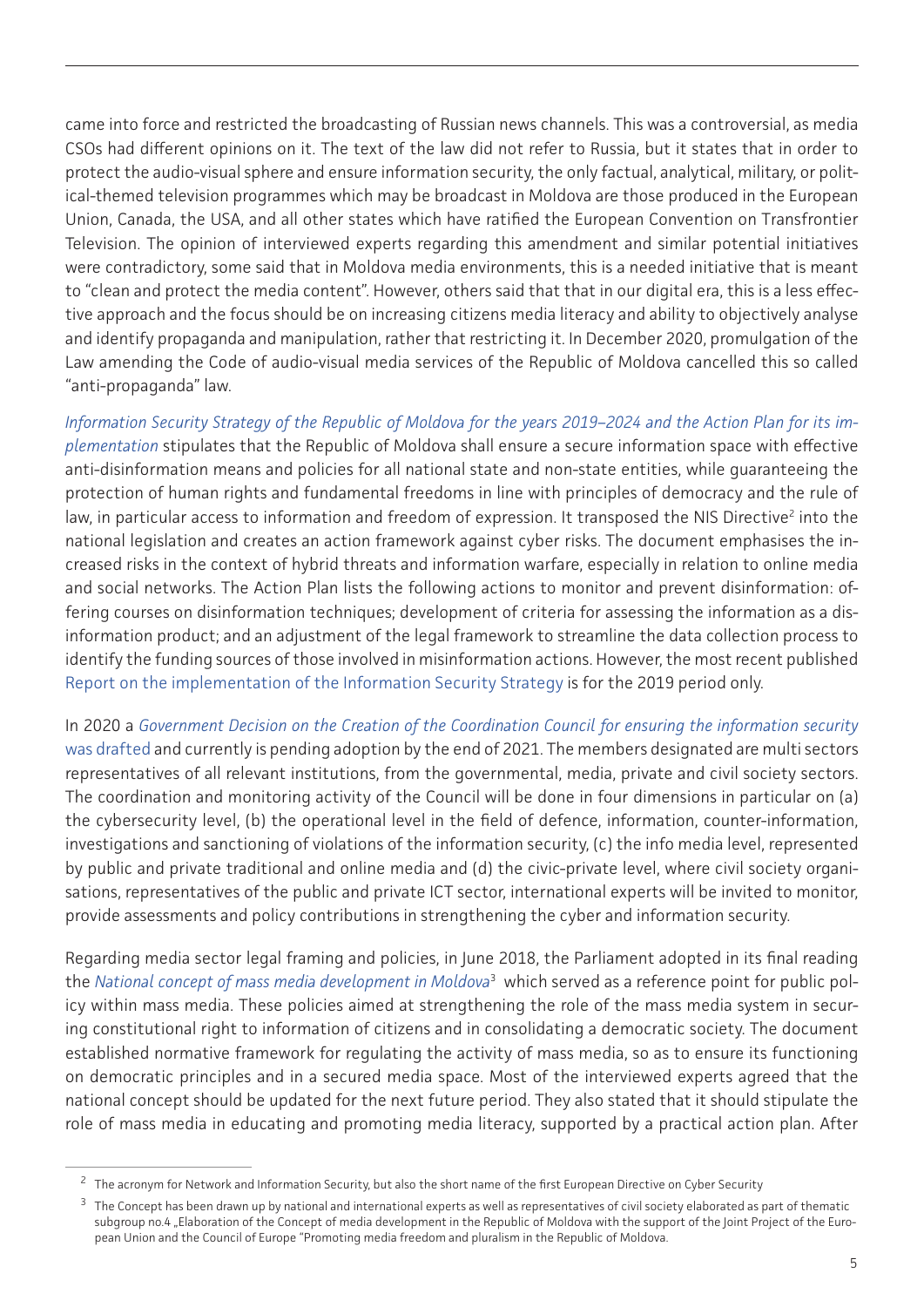<span id="page-5-0"></span>the summer 2021 Parliamentary elections a new *Parliamentary Commission/Committee on Culture, Education, Research, Youth, Sport and the Media* was formed, and the interviewed representative confirmed that raising media literacy is an important priority and objective of the commission. However, there is still less clarity regarding what exact governmental structure oversees the media sector framework and activity.

An important part of media literacy is the digital skills and competences, which is becoming an increasing priority. In 2021 [UNDP Moldova launched the "Accelerating Digital Transformation in Public Sector Project",](https://www.md.undp.org/content/moldova/en/home/projects/digital-moldova.html) which is envisioned to serve as the platform of support for the recently appointed Deputy-Prime Minister on Digital Transformation. This is a first time in Moldova as this is a newly created position. Among other objectives, the projects aim to support the Government to accelerate digital literacy, both in the public and private sectors, as well as facilitate the inclusive digital transformation that considers gender, age, vulnerability and divide in digital access and digital literacy.

In August 2021, media CSOs [called on the new Government of the Republic of Moldova](http://api.md/news/view/en-call-of-media-ngos-claiming-transparency-access-to-public-interest-information-and-real-reforms-to-facilitate-media-development-2600) to implement real reforms, which would create conditions for the sustainable development of Moldovan journalism according to democratic and European principles. They also reminded the Government of a set of relevant draft laws, prepared with the support of international organisations, where the adoption was blocked by the old government. This would address the massive use of media platforms for the purpose of political promotion and distribution of false information, distortion of the media market by stimulating unfair competition and the abuse of dominant positions.

In 2021 The Association of Independent Press has submitted [the Draft of National Media Development](http://api.md/upload/IT/Anexa_1_Program_M_M_XI_2021_FINAL.pdf) [Programme for 2022-2025](http://api.md/upload/IT/Anexa_1_Program_M_M_XI_2021_FINAL.pdf) to the Parliamentary Committee on Culture, Education, Research, Youth, Sports and Media and to the Ministry of Justice of the Republic of Moldova. At the same time, they submitted the draft action plan for programme implementation. The drafts were prepared by a working group with the participation of civil society experts and representatives of ministries and other central authorities. The documents mention that Media education can and must become a tool for promoting a pluralistic and inclusive media. It requires political strengthening to integrate mandatory media education into the school curriculum and the adaptation of teacher training programmes for media and digital skills. This area was placed under the responsibility of the Ministry of Education and Research. The specific objective 3.3 of the proposed draft action plan refers in particular to media education skills development and the proposed action for development and the introduction of an optional media education course in pre-university and university education.

From 2017, [the Ministry of Education approved the primary level Media Education optional coursea](https://mecc.gov.md/sites/default/files/ordin_671_din_01.08.17.pdf) Media Education optional course for schools was officially approved and now is currently available for all three levels of school education (more details below under the 1.2 Actors chapter).

# **1.2. Actors**

In Moldova a diversity of organisations and institutions contribute and implement media literacy initiatives and are described under the following main categories below.

### *Government*

*Ministry of Education and Research* was mentioned by most of the persons interviewed as the most involved governmental media literacy actor up till now. Besides, the support in adopting and implementing the Media Education optional course described above in 1.2. Actors - Formal Education Institutions and Academia sec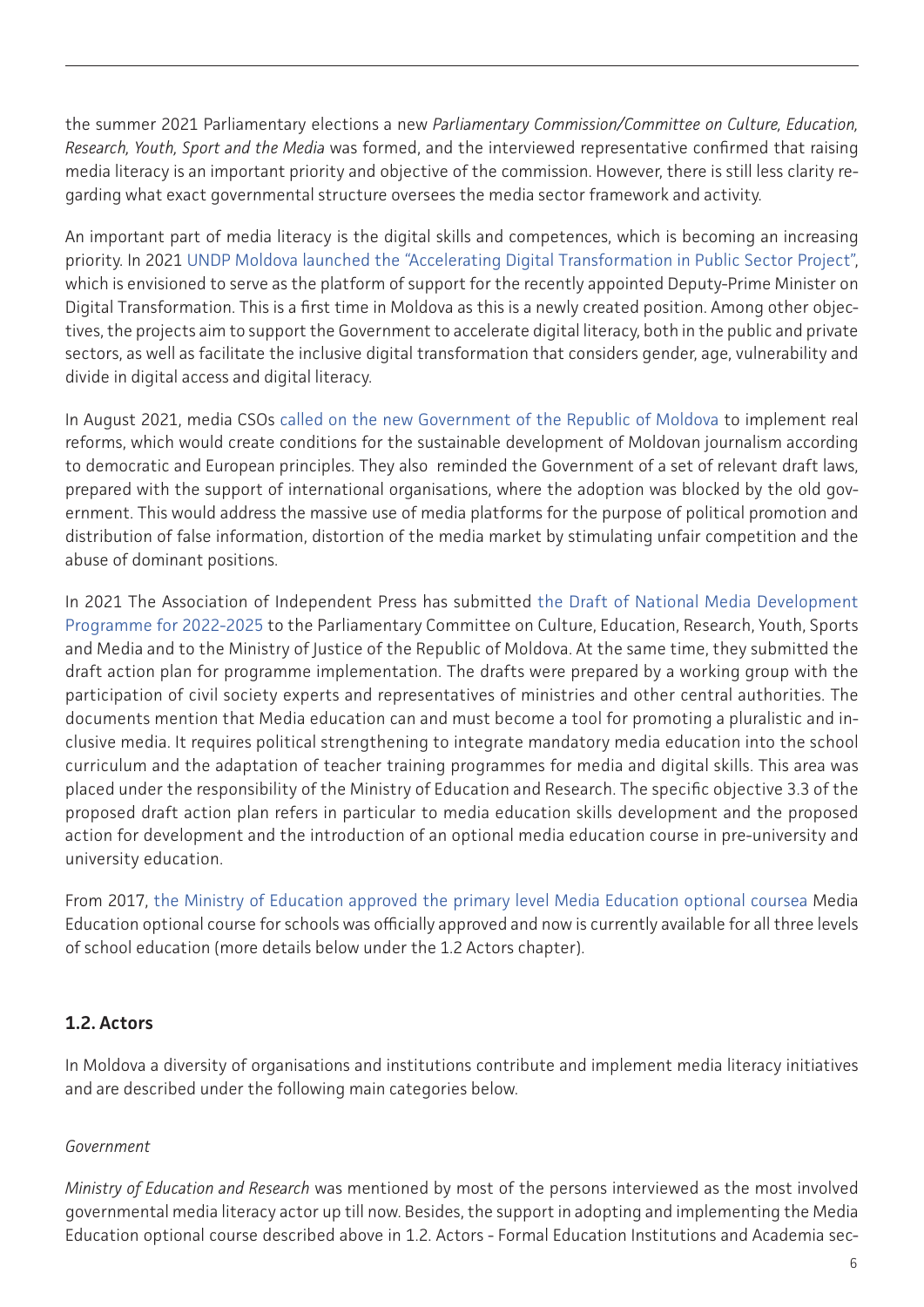tion, a lot of other media literacy related projects that are targeting children and youth, were or are realised in partnership with Ministry.

The experts interviewed, specified that the fact that Moldova has an approved Media Education curricula at all three levels, is an important milestone for media literacy. Even at a regional level, as an expert mentioned "*a small revolution in Moldova*" and a "*success story in the region*" was achieved, that would not be possible without Ministry approval and support. It was mentioned that an important contributory factor was the efficient communication and openness with the Ministry. This was made possible as the former State Secretary and media literacy contact person at the Ministry was a media literacy expert and co-author of the optional Media Education course. As a result of the August 2021, parliamentary elections, Moldova has a new Government, and accordingly all Ministries are under a new leadership that involves a certain transition period.

Several of the interviewed media CSOs that currently implement media and digital literacy related projects, are seriously concerned about the weaker openness, communication, and responsiveness of the new leadership of the Ministry of Education and Research. Some mentioned, that there is still no information yet on who the new media literacy contact person is at the Ministry and that this is an issue of concern for the success of the future planned project activities and priorities in the area of media and digital literacy. The interviewed Ministry representative, however, reconfirmed their commitment to further support the media literacy related initiatives, its openness and need for collaboration with experts and civil society for successful results. As many public institutions facing human resource, expertise and budget deficit, the Ministry of Education and Research rely on both civil society expertise and donor community financial support. They recognised that much of the progress achieved in the educational system would not be possible without this assistance. The same position was expressed by donor representatives and media CSOs "*We should not wait for any initiatives from the Ministry, they don't have enough capacity to make this change, Independent Journalism Centre should continue the lead on these initiatives*".

### *Parliament*

Some representatives of the donor communities that support media literacy project and media CSOs, point out that there are multiple questions marks at the moment about the exact role of current Government. There is no clarity on whether media literacy will be a priority or lesser-priority for the new Government and Parliament and who exactly will take the responsibility on this area and on mass-media development. After the summer 2021 Parliamentary elections a new *Parliamentary Commission/Committee on Culture, Education, Research, Youth, Sport and the Media* was formed. As the title suggests, this commission covers a multitude of priority areas which are relevant and related to the media literacy area. During the interview with the representative of the commission assurances were given that access to qualitative and diversified sources of information, combating propaganda and misinformation and increasing media literacy skills are important priorities. They also stated that the Commission is open to public discussions, collaboration and receiving expertise and support from both Moldovan CSOs and legal experts in these contexts.

### *Education and Academia*

In the 2017-2018 academic year the Media Education optional course was officially introduced in the Moldova primary level schools' curricula. This was an initiative of the Independent Journalism Centre, with multiple donors' support ([DW Akademie Europe and Central Asia, Internews in Moldova, USAID Moldova, UK in Moldo](https://www.facebook.com/USAIDMoldova?__cft__%255B0%255D=AZVXi3vW0YJKgFeqdrLHv1HQ1AGG-nsHQt9RkHQbcwpWCj4FtOl2MqOZyRwMIpGyEDssmCeIdtjNoPeRhikzda8pkcQlIIcmlw2NLukIE3pJTVo1Cq6GeoCtoJwd4NE_1tEGTlpkS-OQd7ULT9nW-HE1EEcdPsINAA_vt4FmmRnsPazSsR5Tx9ba5PcORYVV_f-tmNjv6UICFPE5VT--T33LBBncB_QTFAA95Tqts6oYKw&__tn__=-%255DK-R)[va - British Embassy Chisinau, Embassy Office of the Netherlands in Moldova](https://www.facebook.com/USAIDMoldova?__cft__%255B0%255D=AZVXi3vW0YJKgFeqdrLHv1HQ1AGG-nsHQt9RkHQbcwpWCj4FtOl2MqOZyRwMIpGyEDssmCeIdtjNoPeRhikzda8pkcQlIIcmlw2NLukIE3pJTVo1Cq6GeoCtoJwd4NE_1tEGTlpkS-OQd7ULT9nW-HE1EEcdPsINAA_vt4FmmRnsPazSsR5Tx9ba5PcORYVV_f-tmNjv6UICFPE5VT--T33LBBncB_QTFAA95Tqts6oYKw&__tn__=-%255DK-R)) and was a result of an official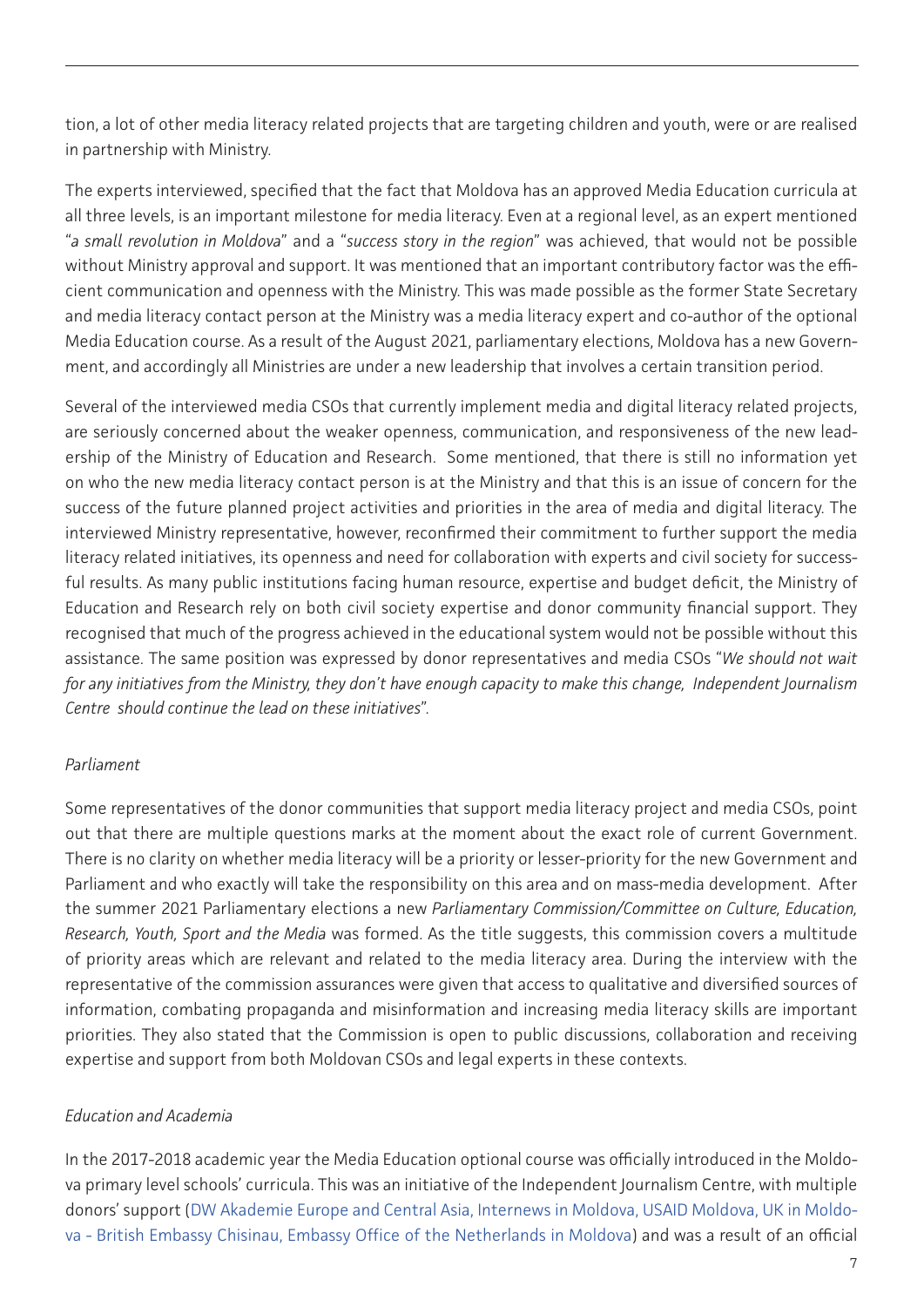agreement reached with the Ministry of Education, Culture and Research<sup>4</sup>. Starting 1 September 2018, the Media Education optional course was launched at middle school level and in 2019, the third consecutive year, the course is taught at all three levels of school education. Overall, in the period 2017-2021/22, almost 12,000 students from all three levels of education studied the optional subject Media Education in at least one school in all regions of Moldova and each year, there is an increase in the numbers taking the course. Almost all the teachers that teach this course, were trained through the Independent Journalism Centre 's media literacy programmes in the preceding years with the support of donors.

It is worth mentioning that there is a *very high selection among optional courses* since the pupils and students have the possibility to choose only one optional course from a list of more than 80 optional courses for all school levels. An important competitive advantage in this context, is the fact that the Media Education optional course is one of only a few that offers teachers a full package of necessary support and materials: Training of trainers (ToTs), detailed curricula, printed and online format manuals in Romanian, Russian and even in Braille<sup>5</sup> symbols and audio formats. Additionally there is a lot of other media literacy teaching resources and tools, such as quizzes, [Media Literatus computer game](https://media.am/literatus/?__cf_chl_jschl_tk__=6486976fafc271eb5fdc6f8200499288f2ffe822-1603219194-0-AYDgdPnk8dp9UTnmDAendKyx4kCMHolNZRzooMexRB9zaXkRQR6Opml65k5qVxkHcWUrfCbx3q0J93N7HMjNd2sZyT_gg5cnank5AjExw3bOoAqHAEFQpTFkUEjFdKcM0i9EiqDoN4cPbv7gqrzlzPzHN_5NYhKIlmyxqNRPOjfqY59O7xP3mAIWUWiJ8tEOmTGB5ObXZRJsVk8rP2rO4WbRGLB-fPFVYXIXADq5Ivuyc-0PDkdaT6RnNi003HtHt6T3fv0oczy9FgVCXQS1OrSm4hhv_EYqQKTSlgM-djjiMHKAl2m6K1yIpMNP9BorsMAAo1xx4_8bDdlvnO27L96eknExjlCCj_jDA6pVX5TM#ro), video tutorials, articles and interviews on media literacy topics etc. All this information is constantly updated and uploaded online on the online platform [www.educatia.mediacritica.md,](http://www.educatia.mediacritica.md) which was specially created by the Independent Journalism Centre Also, for the fourth consecutive year in October, the Independent Journalism Centre in partnership with Ministry of Education promoted and supported the Media Literacy week activities in schools.

Even if, Media Education curricula and manuals were available in Russian and training was offered for pedagogues of schools teaching in Russian, the rate of schools that would be likely to adopt the media literacy course would be much lower. In the 2019-2022 academic years only 30 schools were reached. One of the main reasons mentioned by several interviewed experts and confirmed by the Ministry of Education and Research representative, is that schools teaching in Russian have less or even no available hours for optional disciplines. This is because the compulsory curricula include more disciplines compared to schools teaching in Romanian, but the allowed maximum study hours per week is standard for all schools. The Romanian language and literature lessons are compulsory subjects for schools in Moldova, but in the schools teaching in Russian the Russian Language and Literature are additional compulsory subjects. In the Gagauzian region and Taraclia's schools, Gagauzian and Bulgarian languages are additional compulsory subjects. The Ministry of Education and Research representative confirmed that they are trying to find a solution to revise the distribution of the maximum number of compulsory subject hours. They will try and make the official adjustments needed to allow all schools and classes the opportunity to select at least one optional subject (from a maximum of two allowed).

Most experts agreed that the Media Education optional course was an important achievement, but it is not enough to only teach media education as a separate optional subject. Moldovan schools should develop media literacy in the youth by integration of these elements into the mandatory disciplines, through the use of innovative teaching and learning techniques that promotes critical thinking. As one expert mentioned "*the elements of critical thinking should be more intensively promoted, we need to encourage children to ask questions, to debate, to share their opinions, not to focus only on the smartest children, but involve all" and "the current education system does not offer the space to develop critical thinking*". Teaching media literacy infused in teaching plans in the current curriculum of obligatory disciplines, however, would be a challenge for the current educational system and requires a longer-term effort and support.

Regarding extra-curricular and non-formal media literacy activities for children conducted in schools, media CSOs representatives said there should be a more rigorous approach and selection of who can "*enter into* 

<sup>4</sup> Current Ministry of Education and Research

<sup>5</sup> Braille symbols is used by visually impaired people all over the world in their native languages and provides a means of literacy.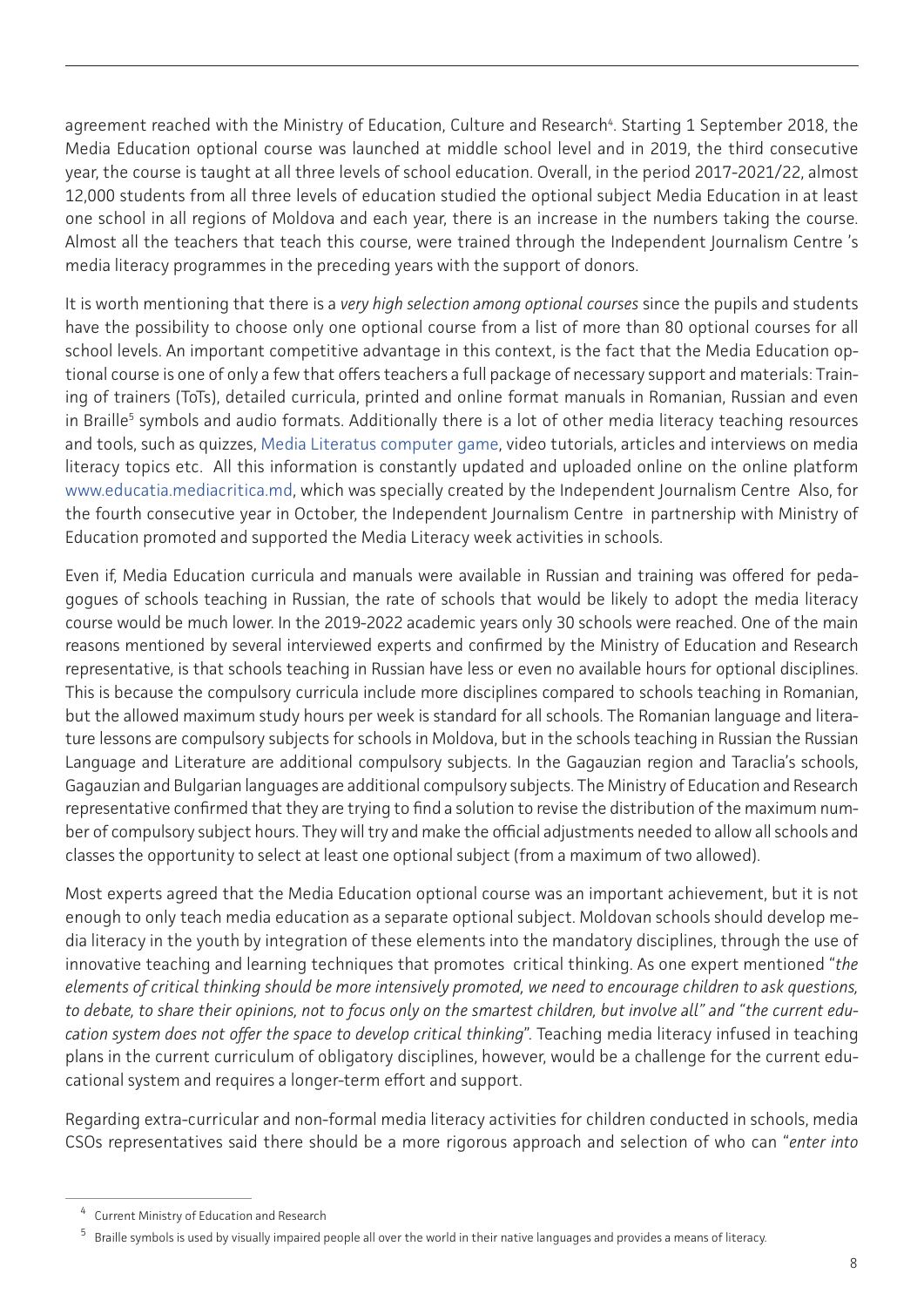*schools and talk about media literacy*". This is because at the moment it depends only on the decision of the school administration. No one checks or can guarantee the quality and content of the information offered since media literacy trainers do not require any official certification. On the other hand, other media CSO representatives consider that collaborating with schools should not be excessively bureaucratic.

An important category of 16-19 years old Moldovan students do not have access to the Media Education optional course, these are the ones who decide to continue their studies in Technical and Vocational Schools and Colleges. These institutions have a different curricula framework, and no assigned hours for any optional disciplines, which is a gap that needs to be addressed. This was mentioned by few media literacy experts as a recommended priority for the Ministry of Education and Research, but also relevant to the educational and media literacy field CSOs.

Most of the experts interviewed recognised that the educational system is facing a qualitative and quantitative deficit of teachers, and that most teachers unfortunately have weak abilities in both digital and media literacy. Also, there is a need to promote and implement more innovative teaching skills that would provide the environment and opportunity to develop children's critical thinking among other soft skills, that are mandatory for preparing the young generations for a life in the digital era.

In this context, several media CSOs have recently launched media literacy capacity building initiatives and projects at Pedagogical University level. As DW Akademie partners, teachers and lecturers of the State Pedagogical University, Ion Creanga receive additional media literacy training. They are taught how to develop new modules and participatory teaching material so that they can pass on media skills to students ranging from elementary schools to universities. In 2021 the "Stopfals\_PedCamp" was organised for upper class students of Moldovan pedagogical colleges, as part of a project implemented by The Association of Independent Press (API), funded by U.S. Department of State and United States Embassy.

# *Media Sector*

The media sector profile of a country is an important environmental factor that can be both a positive or a negative influence on the media and information literacy level of its citizens. Both private and public media outlets, were mentioned by most of the interviews experts as important media literacy actors from the following perspectives: (1) a source of objective and qualitative news and information for citizens, (2) a potential source of propaganda and manipulation and (3) content creators and/or distribution platform for media literacy initiatives and campaigns.

Regarding the first two perspective, Moldova has a developing independent media sector, but is also facing both internal and external media propaganda. The Moldovan media landscape lists a large Russian language media, especially the rebroadcast Russian TV. Different polls give conflicting figures about Moldovans' trust in the Russia media, but the popularity of Russian television is acknowledged. Over the preceding years, channels that rebroadcast Russian content have the top positions in audience measurements. In this context, it is worth mentioning that according to all conducted recent national level surveys, television represents the main source of information used by Moldovans. Similar rankings are also observed for the local versions of Russian newspapers, such as Komsomolskaya Pravda v Moldove, which has the highest circulation among the print media in Moldova for years. This newspaper has significant false, manipulatory propaganda content, as confirmed by fact-checking organisations.

However, the 2020 survey on [Population perception of the media and media skills in the Republic of Moldo](https://internews.md/wp-content/uploads/2021/10/INTERNEWS_Final-report_24.11.20_EN.pdf)[va \(2020\)](https://internews.md/wp-content/uploads/2021/10/INTERNEWS_Final-report_24.11.20_EN.pdf) conducted as part of the Internews in Moldova MEDIA-M project, showed an increase of audience interest in independent media as news sources, and a decrease for oligarch owned or politically affiliated media. These results confirm that independent media (TV, online and newspaper), both at national and re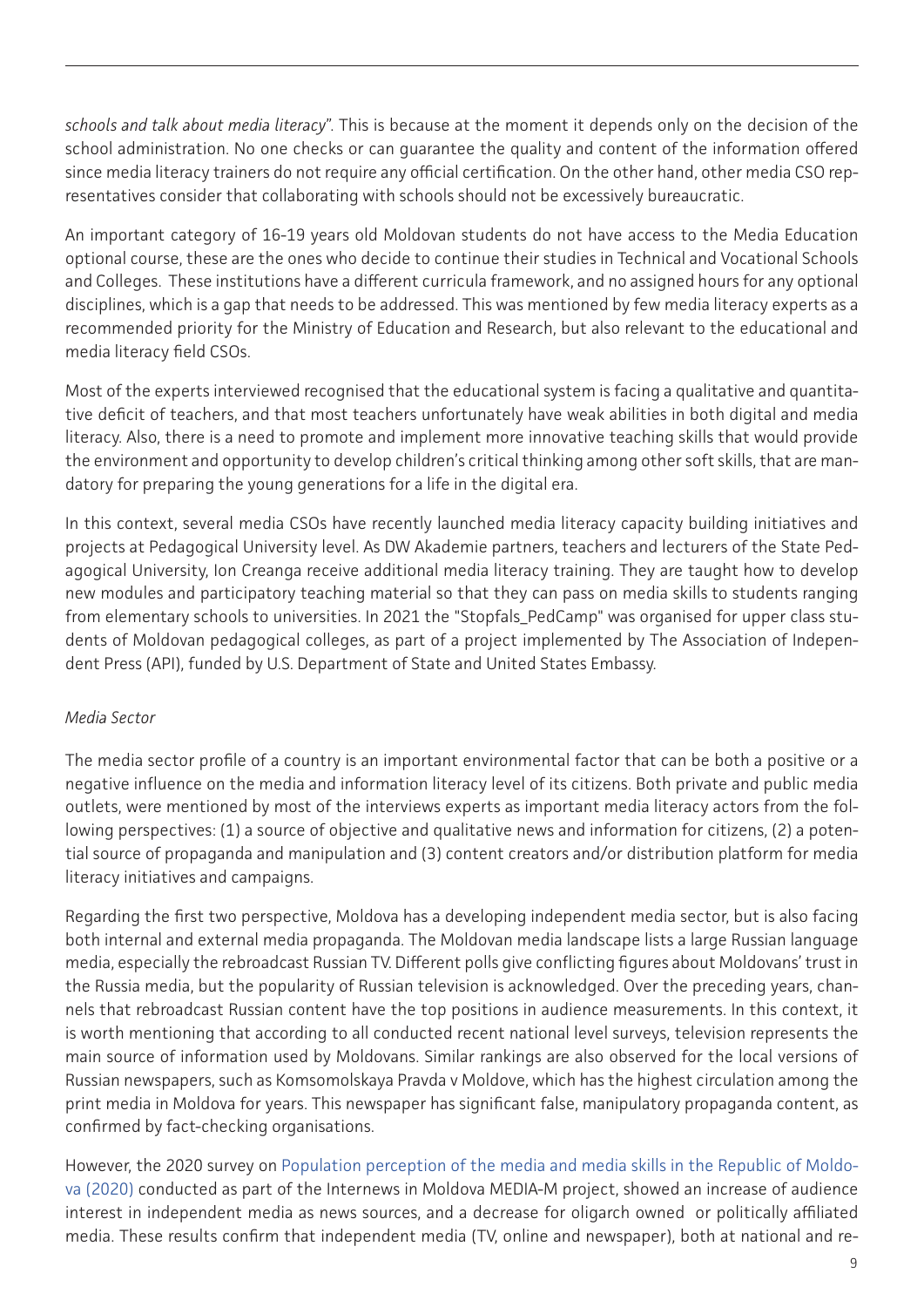gional/local level have improved their capacities and media quality content. The quantity of content offered also improves access to quality media and un-biased news for citizens and made possible by the availability of media sector development donor support.

Besides the Broadcasting Council, Public TV and Radio in Moldova was also mentioned by the interviewed experts as an institution that should be a major media literacy actor, but is not. They do not have original medial literacy related content, but being a public institution financed from citizens contribution, it should be the first media to serve the public interest. As an expert declared "*media literacy should be their natural and permanent initiative*". Moreover, a media CSO representative mentioned that in 2018 they had long negotiations with Public TV to broadcast free of charge a series of media literacy video spots within a communication campaign initiative but were refused. The programmes were, therefore, distributed by public TV as paid commercial advertising. An Parliamentary representative interviewed mentioned that there are some legislative initiatives to define the term and procedures regarding "public interest advertising". They also confirmed the opinion that Public TV needed serious restructuring, because their level of performance and quality of content is decreasing. Their audience is also decreasing despite the large number of employees (600-800 for the national public company Teleradio-Moldova (TRM)) paid from state budget. Some experts also shared the opinion that public media always served the political leadership and are led by politically affiliated people.

### *Civil Society*

All interviewed experts shared the opinion that most of the media literacy progress achieved are mainly the results of civil society organisations initiatives and efforts, supported by the donor community. Some mentioned that in an absence of state interest and prioritisation of media and media literacy development, the CSOs took the lead on these activities, including some considered to be the responsibility of the state, such as media legal framework development.

When being asked to name the most important CSOs that are major media literacy actors, the following organisations were listed in most of the cases: Independent Journalism Centre Association for Independent Press and Youth Media Centre. However, many national and regional Moldovan CSOs are also implementing grants-based media literacy related activities. These activities can be organised under the following main categories: media literacy education or events for their beneficiaries or targeted audiences; production of media literacy content resources in a variety of formats; and media literacy research. Also, media literacy related research, policy briefs or studies are produced by a range of international CSOs, such as IPRE, WatchDog. md, Freedom House Moldova, IJC, API and other. The NATO Information and Documentation Centre in Moldova also organises events on topics such as cybersecurity and hybrid war. Information details regarding CSOs projects are also presented under *1.4. Mapping Activities chapter*.

# *Donor Community*

The efforts to identify and draw attention to disinformation and fake news, information security, and the importance of critical information and the media literacy level of Moldovan citizens, have been mainly led by civil society organisations (CSOs) with the support of the international donor community. The most frequently mentioned donors that support both media sector development and media literacy in particular, as also confirmed by data analysis, are: DW Academy, USAID, Internews in Moldova<sup>6</sup>, and IREM/IREX Europe.

<sup>6</sup> Internews in Moldova is the implementing organisation of the major and long-term project "Media Enabling Democracy, Inclusion and Accountability in Moldova" (MEDIA-M), however, most of the surveyed or interviewed organisations mentioned it as donor since Internews in Moldova also offers grants to the media and CSOs.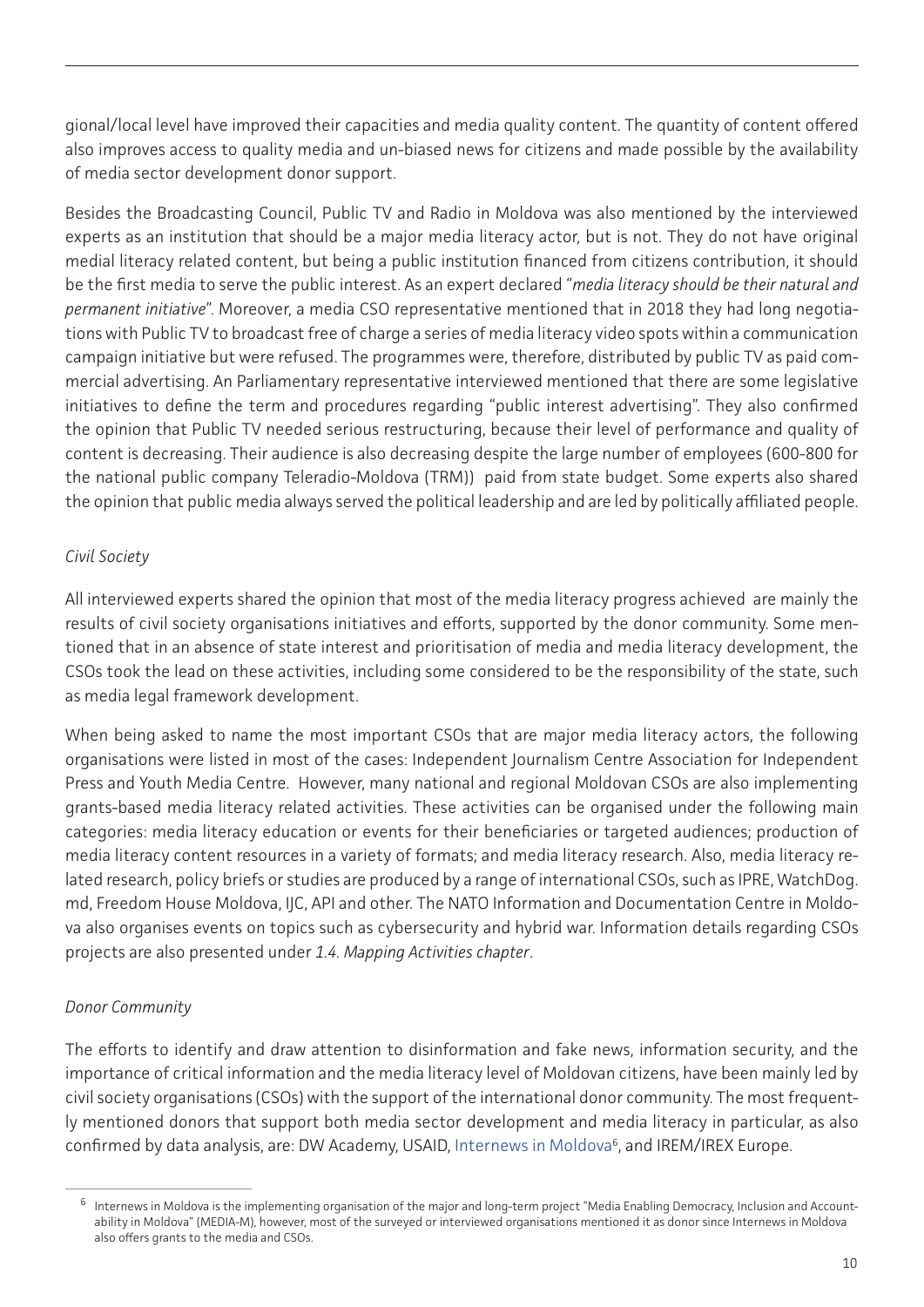[DW Akademie](https://www.dw.com/en/dw-akademie-in-moldova/a-18496765)'s activities in Moldova focus on media and information literacy, and on the qualification of young journalists and instructors. Since 2017, it has been a major donor supporting the Independent Journalism Centre initiative to promote Media Education optional course in schools. It has also supported the development of curricula and textbooks in 2017-2019 along with continued support for training teachers and university lecturers, and development of new modules and participatory teaching material for students ranging from elementary schools to universities.

In 2017, [Internews in Moldova](https://internews.md/) and its implementing partners Freedom House and Independent Journalism Centre launched the biggest media sector support project "*Media Enabling Democracy, Inclusion and Accountability in Moldova*" (MEDIA-M). It started as an USAID funded project and is now currently co-funded by UKAID. Its major goal is to promote the development of an independent, professional media. The specific objective was to build an understanding of the consumer demand for independent, reliable, high-quality news and information. The project helps media literacy initiatives through grants and supports to its implementer partner Independent Journalism Centre. Besides the manuals for the optional courses mentioned above, the project also organises periodic training for schoolteachers (Training of Trainers (ToT), in both Russian and Romanian. Also, Internews in Moldova is offering grants for media literacy educational activities, media literacy content production and other initiatives targeting a variety of audiences, that are funded by a wider variety of donors. In 2021 the MEDIA-M project was extended for an additional two years until 2023.

In 2021, ERIM (Equal Rights and Independent Media)/IREX is finalising the US Department of State Bureau of Democracy, Human Rights and Labour funded project, "Strengthening Independent Media and Media Literacy in Moldova/ SIMML". The project was implemented in partnership with the Moldovan Association of Librarians, thus creating a network of media literacy trained librarians in Moldova.

The European Union (EUD Moldova) "Strategic Communication and Support to Mass-Media in the Republic of Moldova" project also has a separate component that targets media literacy. The aims of the project are to increase awareness on media related processes; develop a media literacy training programme; innovative tools for promoting critical thinking about media and information; and conduct training on media literacy for students from Moldovan universities.

In recent years the opportunities for financial support of the media sector in general and media literacy initiatives in particular are increasing and the donor list supporting these is expanding. Besides the donors mentioned above they include: The UK Embassy in Chisinau through the UK's Good Governance Fund, The Embassy of Finland, The Netherlands Embassy in Chisinau, The Embassy of Sweden / Swedish International Development Cooperation Agency, The Soros Foundation in Moldova, The European Endowment for Democracy, The Black Sea Trust and others.

Periodic in-person or online media donor meetings are organised every 3 to 6 months with the aim to create better communication, reduce overlapping efforts and improve the sustainability of the supported projects. Most of the interviewed donor representatives mentioned that it is good initiative, but the format of the meeting can be improved. Among the suggestions mentioned for improvements were to have discussions on specific topics and area of media development, including the media literacy challenges and priorities. It is recommended that regular collections of information be made regarding each donors' priorities and allocated resources. This should not only be at the general media sector development topic or implemented project level, but also on specific categories, such as: media sector capacity development, content production, media literacy and fighting disinformation etc. This would make more disaggregated information available regarding the allocated support of donors on specific areas such as, the media literacy and countering disinformation efforts, geographic distribution mapping and information on audiences already covered and those that are neglected. A better coordination on specific priorities and areas would contribute to reducing overlapping donor efforts or even double funding of similar initiatives.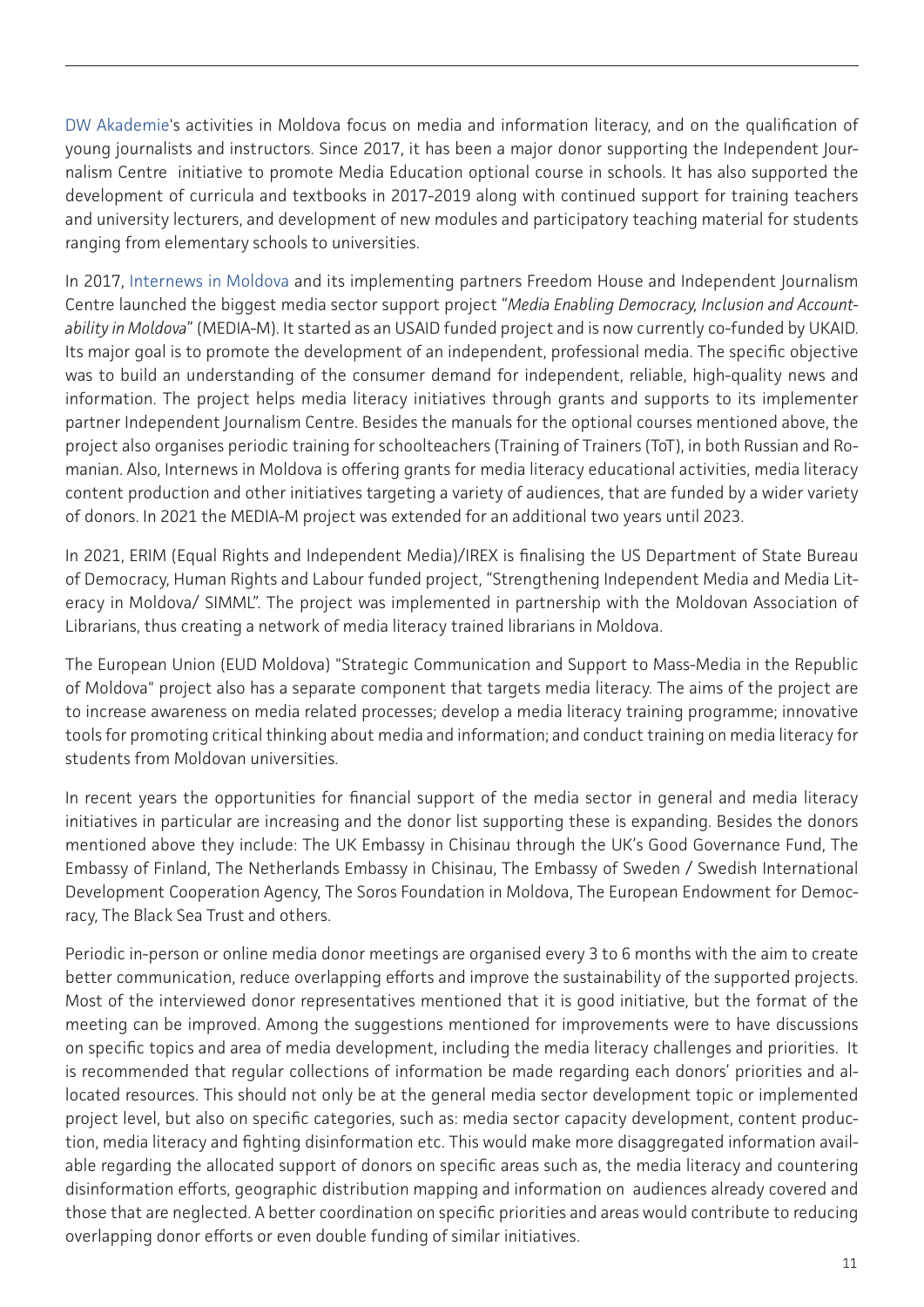### *Other Public Institutions and Non-State Actors*

Along with schools, public libraries have become the most important public "media literacy ambassadors" in Moldova today. They are also a good example of the impact of multiple donor coordinated investments that included partnership project initiatives. These initiatives have also included follow up by the SIMML project and as a result, a strong institutionalised community level library infrastructure was consolidated at a community level. The media literacy network activities included: developing an online manual; curricula and a media literacy toolbox for librarians; organising media literacy Training of trainers for librarians resulting in media literacy workshops across Moldova; capacity building for the Moldovan Association of Librarians; and grants for creating *Media corners* in libraries.

The [Broadcasting Council](http://www.audiovizual.md/) was mentioned by a majority of interviewed experts as an important public actor that can and should contribute to an increase in the media literacy level of Moldovan Citizens, through preventing and sanctioning the distribution of false, manipulatory or audio-visual propaganda. The primary stated mission of the BC, is by definition to be "*the representative and the guarantor of the public interest*", and according to Article 10 (2), "*the protection of programme services to safeguard consumers' rights is ensured by the BC*". However, when asked about the performance of BC and its activity, the majority of the experts mentioned that BC have a more reactive, rather than proactive position regarding sanctioning false news, manipulation and propaganda by mass-media. It was also mentioned that BC members had a low level of relevant expertise and their political affiliation results in selective decision making and limited sanctions. This raises concerns about the real level of autonomy or political influence. Among the arguments it was mentioned that only limited or no sanctions<sup>7</sup> were imposed for media ethical and professional violations reported by media CSOs or media experts. Most of the interviewed experts agreed that with the current (note: September 2021) BC membership, no significant performance improvement is possible. The 2020 Media Forum resolution also mentioned the "*Old and obsolete practices in the work of the Broadcast Council and of the Supervisory Board of the national public media service*".

The current legislator's intention to increase the accountability of Broadcasting Council, resulted in new amendments to the Code of Audio-visual Media Services, which are stated in the draft law registered in the Parliament on 14 October 2021. The amendments allow, inter alia, the possibility to remove any member or members of the Broadcasting Council from office should such persons be found to abuse their power or improperly fulfil their duties as a BC member. The majority of NGOs [expressed their concern](https://cji.md/en/media-ngos-are-concerned-about-legal-amendments-made-to-the-audiovisual-media-services-code/) about the proposed amendments, that literally allow any Parliamentary majority to withdraw members of the supervisory and management bodies of the public broadcaster. *The Parliamentary Committee for culture, education, research, youth, sport and mass-media* representative noted that besides civil society concerns, expertise support and alternative proposals are needed and welcomed and expected to identify an efficient and legislative solution to improve BC performance, transparency in decisions and accountability.

The *Security and Information Service* is the main public authority in charge of the coordinating the implementation of the Information Security Strategy. Their main mission lies primarily in ensuring transparency in the process of forming public opinion by the actors, namely the electronic written press and participants in social networks.

According to national public opinion polls, *the Church* is the most and largely trusted institution among a major section of Moldovan society, having a significant influence on their beliefs and even decision making. Unfortunately, there were various cases of its representatives spreading fake news or manipulatory information, including politically or pandemic related content. An example is the [declaration of The Metropolitan Church](https://www.zdg.md/en/?p=3328)

Receiving and examining complaints from public authorities or from a physical or legal entity directly affected by a breach in audio-visual media is part of BC mission. If breaches to the law occurred, BC can apply the following sanctioning measures: public warning, temporary withdrawal of the right to broadcast advertisements, fines, temporary suspension of the license, and withdrawal of the broadcasting license.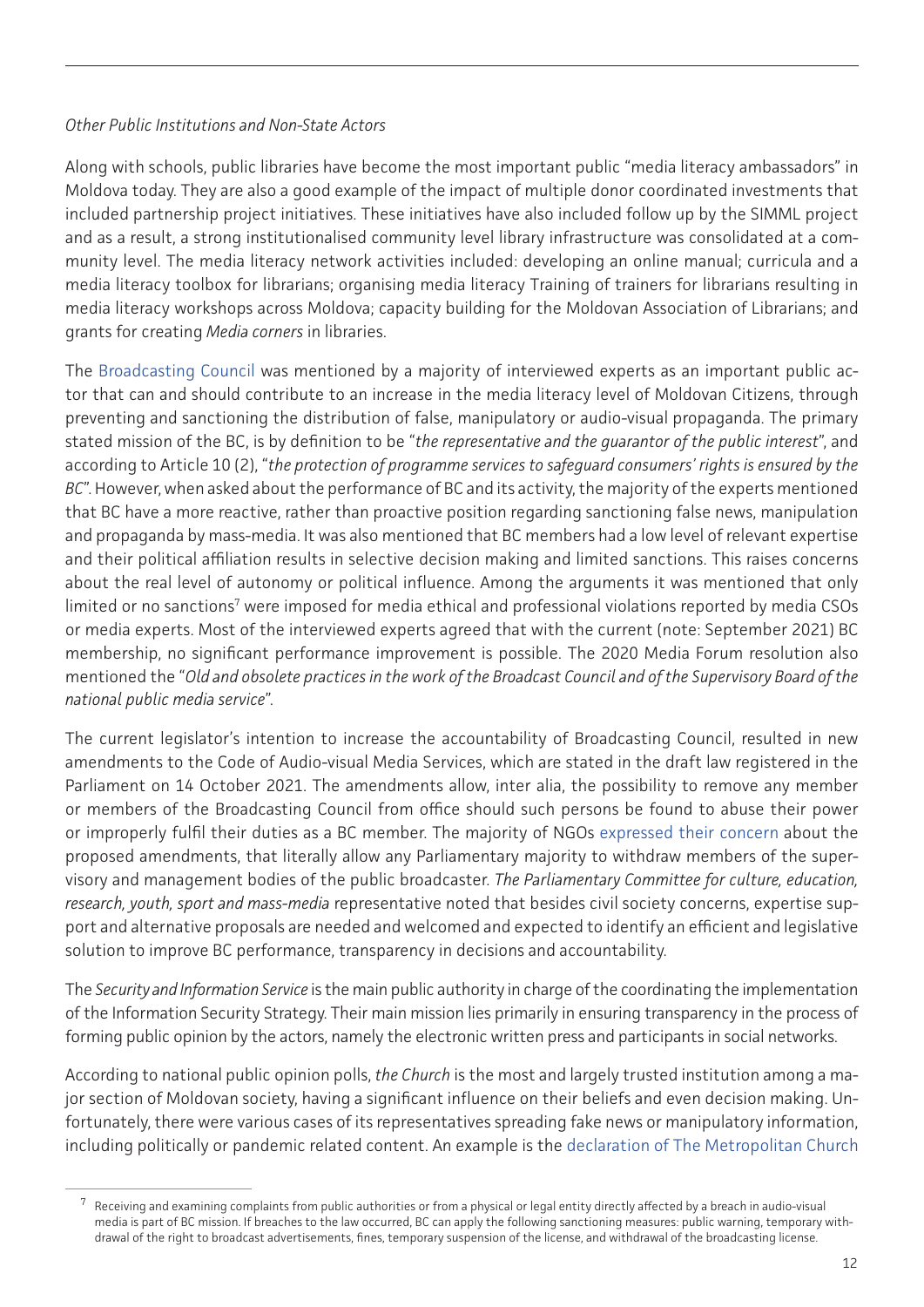<span id="page-12-0"></span>that nanochips would be injected into the human body through COVID-19 vaccine, which would result in the population being controlled, through 5G technology.

# **1.3. Target Groups**

According to the survey responses and key informant interviews, the main audiences and groups targeted for the media literacy initiatives mentioned age and regional categories, fewer referred to professional or sector related targets. The most mentioned targeted groups referred to were: people from the regions, youth, teachers, journalists/content creators, librarians, ethnic/linguistic minorities, elderly but also the general public.

# *Children and Youth*

According to data analysis, interviews, and survey data most of the media literacy activities are targeting the younger generation, half of the organisation respondents to the survey mentioned covering this group category. The argument for this priority age group is the fact that they are the future adults and voters and investing in the future is the best strategic and most efficient approach. Also, some mentioned that it is also the easiest target audience to reach, for example: through schools (both through formal and nonformal media literacy education activities), online social networks, but also extra-curricular in-person educational activities. Also, there is a lot of content production training offered to youth and as one of the interviewed experts mentioned "*creating content is an important tool and methodology to build media literacy skills, particularly for youth*".

Some of the experts mention that improving the children's and youth's critical media and information literacy level, indirectly targets the older audience too. Those children return to their primary and extended families and multiply their gained knowledge and skills by teaching their parents and grandparents. Another controversial opinion was the fact that today's youth are digital and internet users from a young age, which makes them from one side one of the most digitally skilled age category, but on the other hand also the most vulnerable. For example, the online channels (FB, Tok-tok, YouTube, Instagram etc.), which are popular among youth social networks, are often a major source of fake, false and manipulatory information and a space full of digital security risks and threats, such as cyberbullying, sexting etc.

# *Adults and Elderly*

Around 65% of the survey respondents listed the parents among their targeted media literacy activities audiences, a similar percentage mentioned journalists and almost half listed teachers. The older population was mentioned as being one of the most media literacy vulnerable and at the same time neglected target audience. The elderly, particularly in rural areas, are harder to reach and they have much lower access to online media or social networks, so "*you cannot reach them through FB and YouTube tutorials*". They are burdened with other, "more important" needs and problems, and it is harder to "*get them out of their houses*".

Most of the experts concluded, that even if youth are a priority target, the elderly should not be neglected, particularly since statistics shows they are among the most vulnerable target of manipulation and false news during elections, and the COVID-19 pandemic. The most efficient and most used ways to reach them according to data desk research and interviews, are in-person, regional and local informational activities and TV information campaigns. However, the information, format and messages need to be adjusted to this age profile. To quote one of the interviewed expert's opinion: "*A good false data combating campaign can make a change, as long as they speak to the target in a clear and easily digested language, those campaigns can be very useful. Too sophisticated and too technical language is less effective*."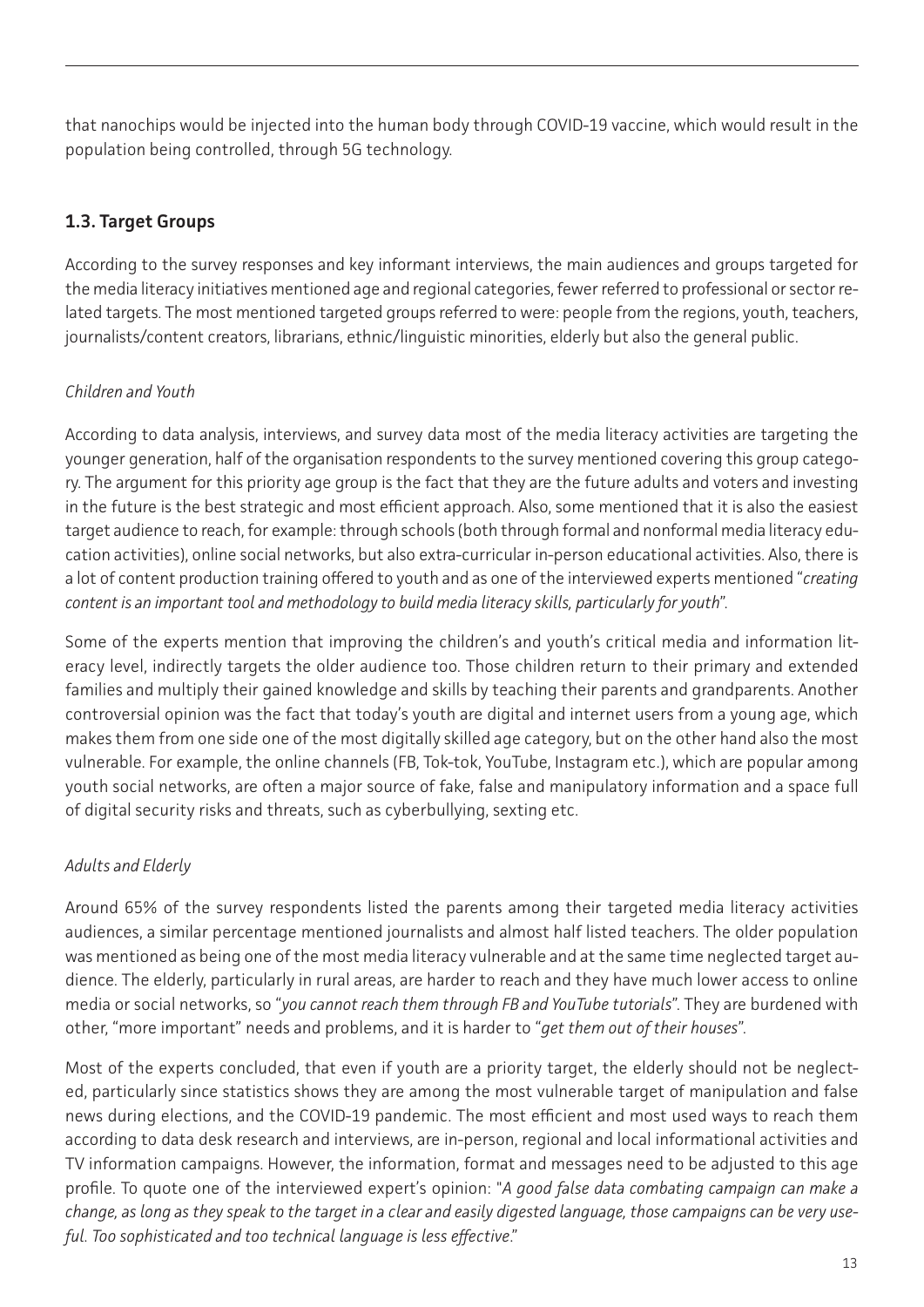### <span id="page-13-0"></span>*Regions and Minorities*

Being asked to mark all types of target audience associated with their media literacy projects implemented within the last three years, more than 80% of organisations selected the regions category. The Russian speaking regions were mentioned, being the most exposed audience to Russian media propaganda and manipulation, particularly the Gagauzian region. However, some experts highlight that there are Russian speakers in other regions too, and that the population from northern regions, like Balti are even more neglected in this sense. The hardest to reach seems to be Transnistria region population, due to the current political situation and status of this region.

# *Marginalised Audiences*

Among the marginalised groups were listed people that have limited media consumption possibilities, either due to lack of access to internet sources or even TV, detention, mental health or due to certain disabilities, such as visually and hearing-impaired people. As part of its MEDIA-M project, Internews in Moldova, supported the Association of the Visually Impaired of Moldova to translate, adapt and publish media literacy textbooks into Braille and audio format for all three levels of education: primary, middle, and high school. This marked the first time that people with visual impairments have access to media literacy resources in an accessible format. The materials were offered to the three specialised Moldovan schools for visually impaired children, in libraries throughout the country, and in the regional outposts of the Association (including the Transnistrian region).

Other marginalised audiences mentioned were the linguistic minorities, particularly the Roma community, that besides the linguistic aspects, also have a higher rate of children and youth that are not enrolled in schools and are accordingly illiterate.

# **1.4. Mapping Activities**

When asked about how media literacy activities and projects should be defined, the most popular answer during interviews and in the online survey responses, referred to: improving the individual's media literacy skills and critical thinking abilities; and the ability to objectively analyse and distinguish false, manipulatory or propaganda media content or any other information. However, there were opinions that media literacy is also about "*information/content production abilities*", "*fact-checking*", "*having an opinion, supported by facts and reality*", is about "*freedom of speech*" and fighting the "*the inhibition caused by the educational system, family and society, who does not encourage diversity of opinions and constructive dialogues, debates, asking questions etc.*"

Overall, based on the analysed publicly available information regarding media literacy projects and initiatives in Moldova, the in-depth interviews performed and online survey responses, the media literacy projects and initiatives over the recent three years can be classified under several categories of media literacy components as follows:

# *Educational Activities for Improving Individual Media Literacy Skills (in-person and online)8*

The non-formal education media literacy activities were among the most frequently reported media literacy activity by surveyed and interviewed CSOs. These were most frequently offered as short, up to few days' train-

<sup>8</sup> *Note: The formal education was described under the Actors chapter of this research - Formal Education Institutions and Academia.*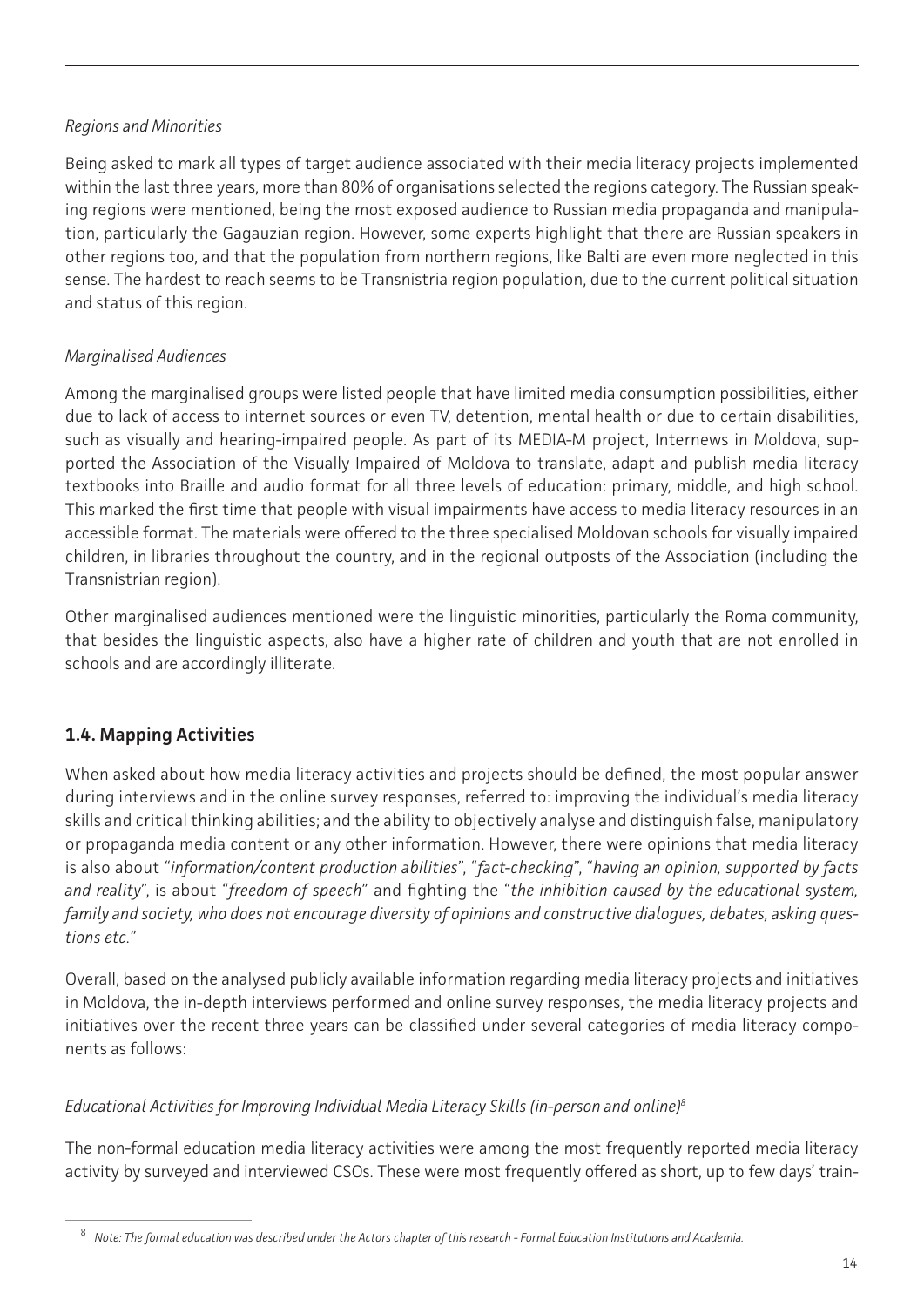ing, webinars or camps. Due to the COVID-19 pandemic situation, many interviewed representatives mentioned that they needed to postpone or readjust the planned activities to online training and webinars or switch to different formats. Some experts mentioned, that is recommended to decrease the educational activities that covers the general media literacy subject and focus on more tailored training, with more concrete, and specific topics and skills to be developed for different target groups, according to their profile and needs.

### *Media Literacy Materials, Resources, Research*

As a result of the analysis of information and materials published online on media literacy topics on Moldovan websites and social networks, it can be concluded that there is a large variety of online media literacy resources available and offered in a diverse variety of formats (manuals and guides for formal and non-formal education, video tutorials, quizzes, podcasts, media literacy computer games, even media literacy songs and a puppet-show etc.). They target the general public, but also specific target groups, most often the youth. Most of these are available in Romanian or both Romanian and Russian versions. Also, a series of research studies were published recently assessing disinformation, propaganda, informational security and partially covering media literacy aspects, they also covered more specific topics such as COVID-19 disinformation.

Since these resources are usually placed mainly on the websites, FB or YouTube channels of the organisation producing it, it makes it harder to do a precise up to date assessment of the total amount and types of resources produced, because there is no available common resource platform for all media literacy that would constantly upload or host all media literacy produced resources. The existence of such a platform, would contribute to reducing the risk of overlapping and thus wasting resources on creation of materials that already exists.

# *Online Security and Digital Literacy*

However, as many of the persons interviewed mentioned, media literacy, as well as critical thinking, are too general terms that implies a multitude of specific skills, abilities, and environmental aspects. Every year new media<sup>9</sup> gain more and more territory, bringing new possibilities and benefits and becoming accessible to a larger population, however, and they also bring more new formats that pose threats and risks. As a result, to address these specific challenges there has been a recent increase in initiatives aiming to improve online safety skills, to prevent or reduce such phenomenon as cyberbullying or online security threats in Moldova. One example is the online security resource platform for youth, parents and teachers [www.siguronline.](http://www.siguronline.md/) [md](http://www.siguronline.md/). Also in July 2021 the Ministry of Education and Research signed an order piloting the [Standards for the](https://mecc.gov.md/sites/default/files/ordin_aprobare_sso.pdf) [protection and safety of children / students in the online environment](https://mecc.gov.md/sites/default/files/ordin_aprobare_sso.pdf) in 6 schools across Moldova using previously developed supporting materials: [Internet Literacy Handbook](https://mecc.gov.md/sites/default/files/internet_handbook-ro.pdf.pdf) and Romanian and Russian versions [Guides](https://mecc.gov.md/ro/content/siguranta-copiilor-internet) created with Council of Europe's support.

During the pandemic digital literacy became a priority, particularly in the education system that had to ad-just to the online learning format. According to the [Social and Economic Impact Assessment of COVID-19](https://www.md.undp.org/content/dam/moldova/docs/SEIA/Report_SEIA-UNDP%2520eng.pdf) [in the Republic of Moldova,](https://www.md.undp.org/content/dam/moldova/docs/SEIA/Report_SEIA-UNDP%2520eng.pdf) developed by UNDP Moldova in November 2020, about 150 000 pupils had no access to education during the lockdown period, because of the lack of necessary equipment, knowledge or connection to internet among pupils or teaching staff. The low digital literacy level of many schoolteachers, particularly from the elderly age category, was also recognised as a serious weakness for the educational

The [New Media Institute](https://mynmi.net/about/) defines new media as "a catchall term used to define all that is related to the internet and the interplay between technology, images and sound." , and includes Websites, Blogs, Email, Social media networks, Music and television streaming services, Virtual and augmented reality etc, That's in contrast to "old media," which is defined as all forms of communication that came before digital technology, including radio and TV and printed materials such as books and magazines.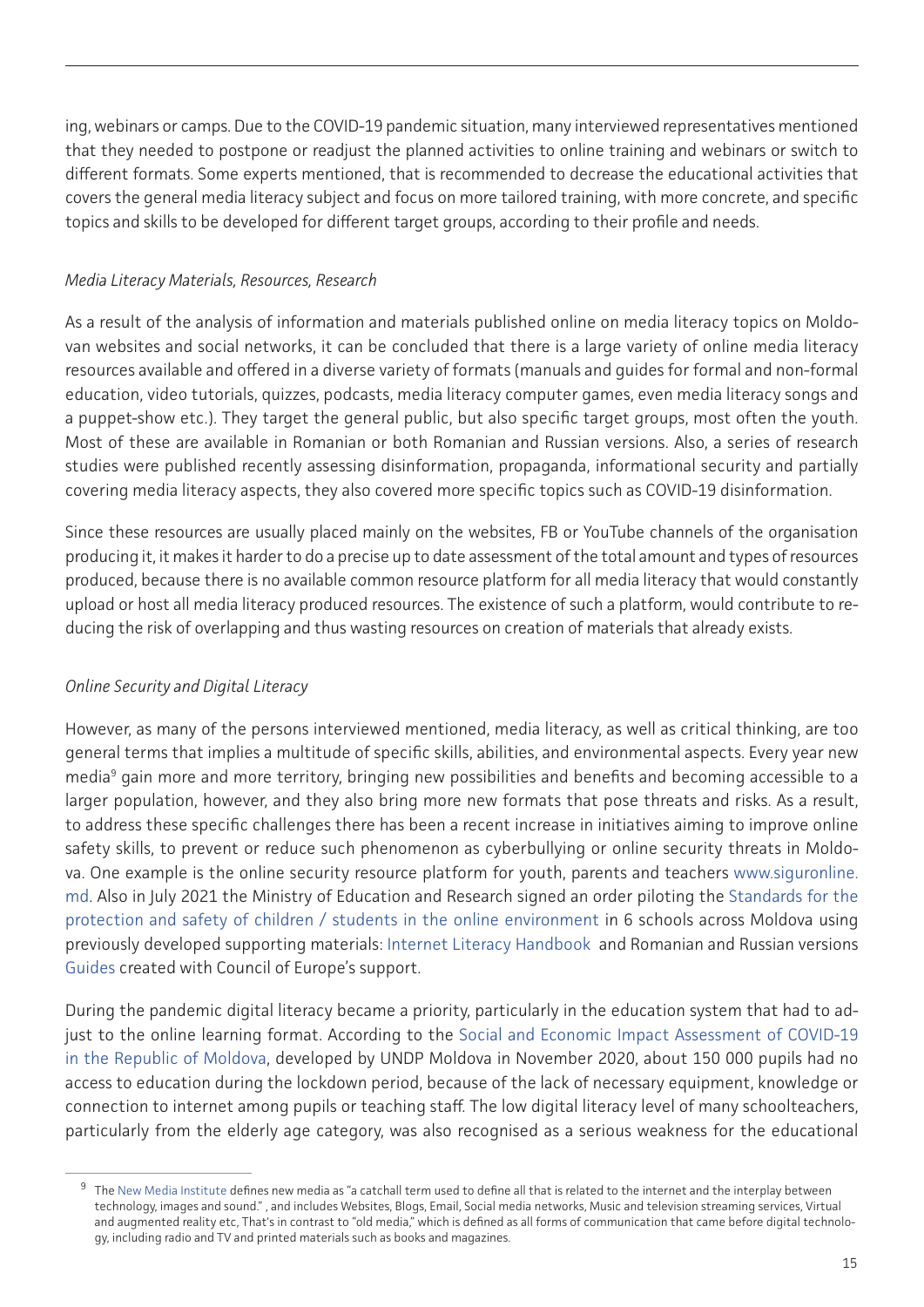system. Several interviewed experts also shared their parental perspectives, that in their opinion, pupils and students have a higher level of digital skills than their teachers and parents. Several initiatives already support mainstreaming digital tools at all levels of the educational system.

Major projects aimed at developing school students' and teachers' IT and digital skills are [Tekwill in every](https://tekwill.online/en/course-category/tifs) [school](https://tekwill.online/en/course-category/tifs) and funded by USAID, Sweden, EU4Moldova and UNDP Moldova and [Future Classroom / Clasa Viitor](https://www.clasaviitorului.md/despre-noi/)[ului](https://www.clasaviitorului.md/despre-noi/) project funded by USAID, Sweden, UK aid, the Orange Moldova Foundation and the Liechtenstein Development Services Foundation. Moreover, a [National Programme for Digital Literacy among Teaching Staff](https://mecc.gov.md/ro/content/ministerul-educatiei-culturii-si-cercetarii-lansat-programul-national-de-alfabetizare) was launched in July 2020 by the Ministry of Education and Research to ensure the development of teachers' digital skills. The Online educational platforms <https://invat.online/> and [www.educatieonline.md](http://www.educatieonline.md/) created to digitise the educational system were launched, but there are no online media education lessons/videos uploaded yet on either of these platforms.

# *Media Literacy Campaigns*

The communication campaigns have both the advantage and disadvantage of targeting the general audience through TV and online social campaigns in short informative videos, infographics and posters. Even if this one of the most used approach, there is no proven data regarding their impact. To quote one of the experts interviewed "*it takes more than a 3) sec – 1 min video to make a change*". As some of the experts mentioned, the most efficient communication campaigns are those focusing on a concrete topic such as, manipulation and propaganda during election campaigns or COVID-19 pandemic misinformation and that adjust their message to the targeted audience profile.

The level of disinformation and fake news related to the COVID-19 pandemic and vaccinations was mentioned by many of interviewed experts as an indicator of the low level of media and information literacy of the Moldovan population. A survey commissioned by Watchdog.MD confirmed that Covid-related fake news and conspiracy theories were widely trusted in Moldova since 38% of respondents agreed that the virus was created by Bill Gates. The so called "positive" aspect of this negative situation, was that the state and public institutions received a global and national level reminder and evidence of the level of damage that false news and misinformation phenomenon can cause. This resulted in the appearance in 2021 of a new category of media literacy initiative and national level information campaign to fight the COVID-19 pandemic related disinformation.

The Soros Moldova funded COVID-19 anti-manipulation podcast is an example on [www.sic.md.](http://www.sic.md) Another example is the EU-funded 'COVID-19: Civil Society Resilience and Sustainability' project plan, a grant programme to fund projects that focus on countering disinformation on the health risks related to COVID-19 and the vaccination, and inform the local population, mainly vulnerable groups, about government actions.

Internews in Moldova implemented a different campaign format through a media literacy minibus campaign. This provided on-the-go media literacy information to commuters and other people in transit by placing media literacy infographic posters on minibuses throughout the country.

### *Multimedia Content on Media Literacy Topics*

Both traditional and new media produce content dedicated to or integrating media literacy topics. To bring some examples, TV8 had a *[DezinFAKEtare](https://tv8.md/tv8-show-category/dezinfaketarea/)* project in 2019 that produced a series of short videos/fillers to debunk the fake news by presenting and analysing specific examples of the false stories. ABRAZIV and Youth Media Centre created a video series on media information and manipulation or pitfalls on the Internet, "[Ed](https://tineri.md/vezi-cele-zece-episoade-ale-serialului-lansat-de-abraziv-creatorii-iti-arata-laturile-ascunse-din-media/)[ucation for Media"](https://tineri.md/vezi-cele-zece-episoade-ale-serialului-lansat-de-abraziv-creatorii-iti-arata-laturile-ascunse-din-media/), created by and for youth. This was broadcast nationwide via the public broadcaster, TRM, and the Moldovan association for local stations, Canal Regional.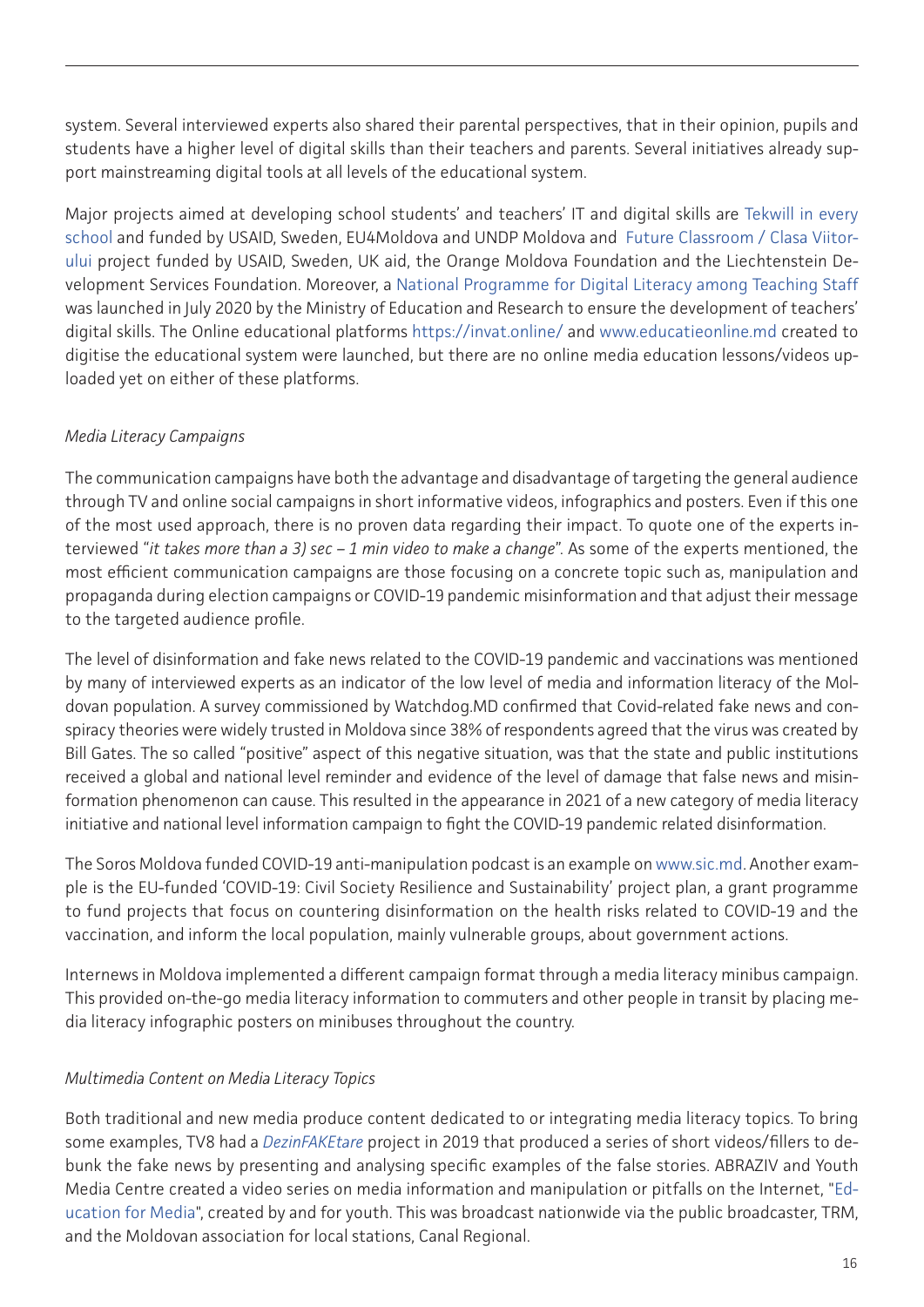Critical thinking through entertainment was mentioned as a fresh and successful approach in reaching the general public. To cite one of the interviewed experts: "*Humour combined with information analysis and debunking is a successful recipe*". Recently in Moldova, due to available funding for entertainment content production, humour, comedy, satiric media and online projects become more and more popular. They have a large audience, both online and on TV. The media literacy messages and information integrated or packaged in this attractive, funny, and easy to digest style offered large subscribers and followers to those projects, and it was mentioned as an efficient approach.

Podcasts also became more popular, including in Moldova. The Independent Journalism Centre with the support of the Embassy of Finland in Bucharest, produced media literacy podcasts on disinformation, manipulation and fake news ([Podcast cuMINTE](https://soundcloud.com/ana-s-rbu?fbclid=IwAR1TRGYWOavs6u2UY7MeSITdhakvq-ckAOCjsSscraddoc2ppRJZ13-4d_k)), as part of the one-year duration Innovative media education tools for well-informed citizens project, which was finalised in June 2021 but a new series was launched recently.

One of the most popular Russian news portal Newsmaker, used a new and unconventional approach in tackling the issue of media literacy by creating the [first online series](https://newsmaker.md/rus/novosti/prezident-bez-maski-pervyy-v-moldove-serial-v-formate-screenlife-epizod-1-video/) in the Screenlife<sup>10</sup> format, in Russian.

### *Fact Checking and Combating Fake News Platforms And Materials*

These type of platforms and materials were mentioned as a necessary contribution to improving the media literacy level. However, experts mentioned that this information needs to be offered in a way that allows individuals to gain media literacy skills and abilities. To use the well-known proverb, it is important not just to catch the "*fake fish and give it, but to show and explain how the fishing process works*". The most popular and most sustainable debunking fake news platform is the [StopFals](https://internews-my.sharepoint.com/personal/avacaru_internews_org/Documents/Desktop/ML%2520research%2520IJC/www,stopfals.md) online platform, which was launched in 2015 by a consortium of three media organisations. It aims to counter the effects of propaganda and help citizens critically analyse information. However. similar projects and products of shorter duration appear periodically, particularly during the election campaign period. [T \(V\) E Privește !](https://tvpriveste.mediacritica.md/) is a new similar Independent Journalism Centre initiative that allows media consumers to critically analyse the content broadcast on radio and TV, and then to signal those they consider inconsistent with deontology, journalistic ethics and legislation in force. Another example is the Moldova's trolles.org platform, developed as part the Media Hackathon organised by the Independent Journalism Centre, that detect false Facebook profiles/trolls.

### *Media Literacy Agenda and Future Priorities*

All interviewed experts confirmed that the donor community in partnership with civil society are setting and implementing the agenda regarding Media and Information Literacy, or a national level assessment of the dynamics in media literacy and disinformation, due to the absence of a national state concept or strategy. CSOs, media and education experts have more grassroot knowledge since they work with different audience experience. They understand both the challenges and opportunities and are expected to inform donors on the topic and be able to justify certain media literacy approaches and priorities. There are several communication platforms where the future priorities in this area are discussed, like the quarterly or half-yearly Media Donors Meetings and the annual [Media Forum](https://www.mediaforum.md/).

<sup>&</sup>lt;sup>10</sup> Screenlife is a new, increasingly popular format for storytelling in the film and digital industries. Everything that the viewer sees happens on the screen of a particular device - a computer, tablet, or smartphone of the hero of the film.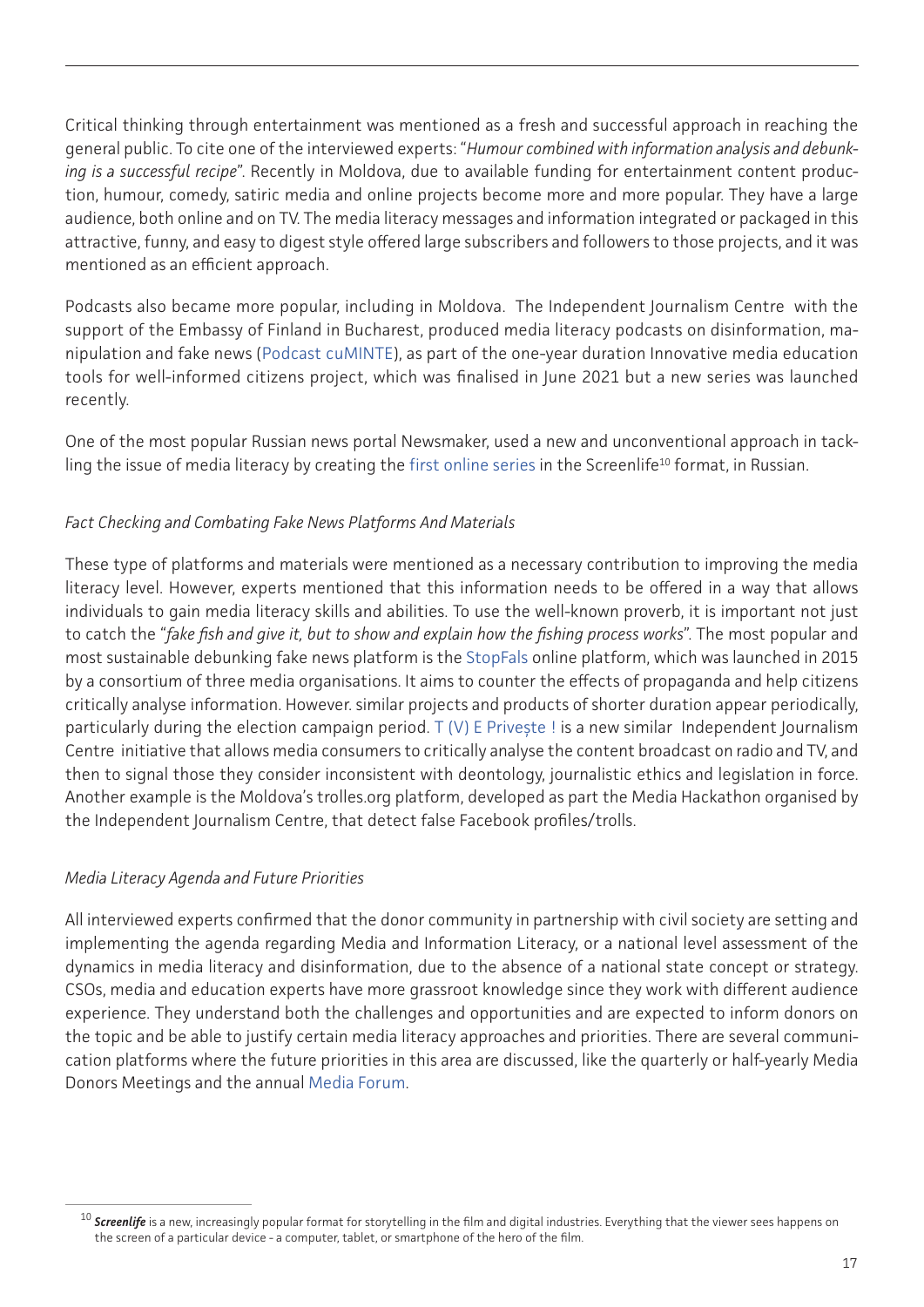# <span id="page-17-0"></span>**1.5. Funding**

According to the questionnaire responses, most of the organisations implementing media literacy activities and projects are completely or predominantly dependent financially on international donors or foreign embassy funds, and much less dependent or not dependent on state, public authorities, individual donations or crowdfunding financial sources. Also, the survey response rates showed that for more than half of the surveyed organisations, almost all media literacy projects were funded by one donor.

As for the general duration of funding for the implemented media literacy activities, the funding is mainly project based on short or medium-term and 80 % stated that they had no projects with a multi-year nonproject-based funding designated for media literacy activities. Being asked about reasons that may determine or determined the organisations to refuse or give up on submitting a grant proposal, around half of the respondents mentioned the condition of mandatory own contribution to the project. Among other possible reasons were listed complicated and long project application templates, strict deadlines, required monitoring and evaluation aspects or the repeated refusal for previously submitted project proposals. Two organisations mentioned that the only reason to not submit a grant project proposal would be if the call for application objectives does not match their strategic mission or objectives.

As already mentioned, supporting independent media and media literacy related areas are part of the mission of many major foreign donors, foundations, and embassies and most of the interviewed experts confirmed that donors influence directly and indirectly the duration of activities, cooperation, selection of target audiences etc. and that many of the implemented Media Literacy projects and initiatives are donor driven.

# **1.6. Moldova in Indexes**

[The Media Literacy Index](https://osis.bg/?p=3750&lang=en) launched in 2017 to measure the potential for resilience to post-truth, fake-news and their consequence in 35 European countries and contribute to finding solutions, does not include Republic of Moldova. The other related international reports assessing some aspects relevant to media literacy are listed below.

|                                | 2019   | 2020   | 2021   |
|--------------------------------|--------|--------|--------|
| World Press Freedom Index      | 91/180 | 91/180 | 89/180 |
| <b>Global Innovation Index</b> | 58/129 | 59/131 | 64/132 |
| <b>Global Peace Index</b>      | 65/163 | 63/163 | 59/163 |

As of 2021, according to the World Press Freedom Index, Moldova lost one position and now ranks 81<sup>st</sup> out of 180 countries. It ranks 64th out of 132 countries in the Global Innovation Index and 59th out of 163 countries in the Global Peace Index.

# **2. Country Findings and Recommendations**

# **2.1. Cross-sectoral Cooperation and Networking**

The cross-sectoral cooperation was mentioned as among the key success factor for many media literacy projects. The implementation of the Media Education optional course in schools was possible only as part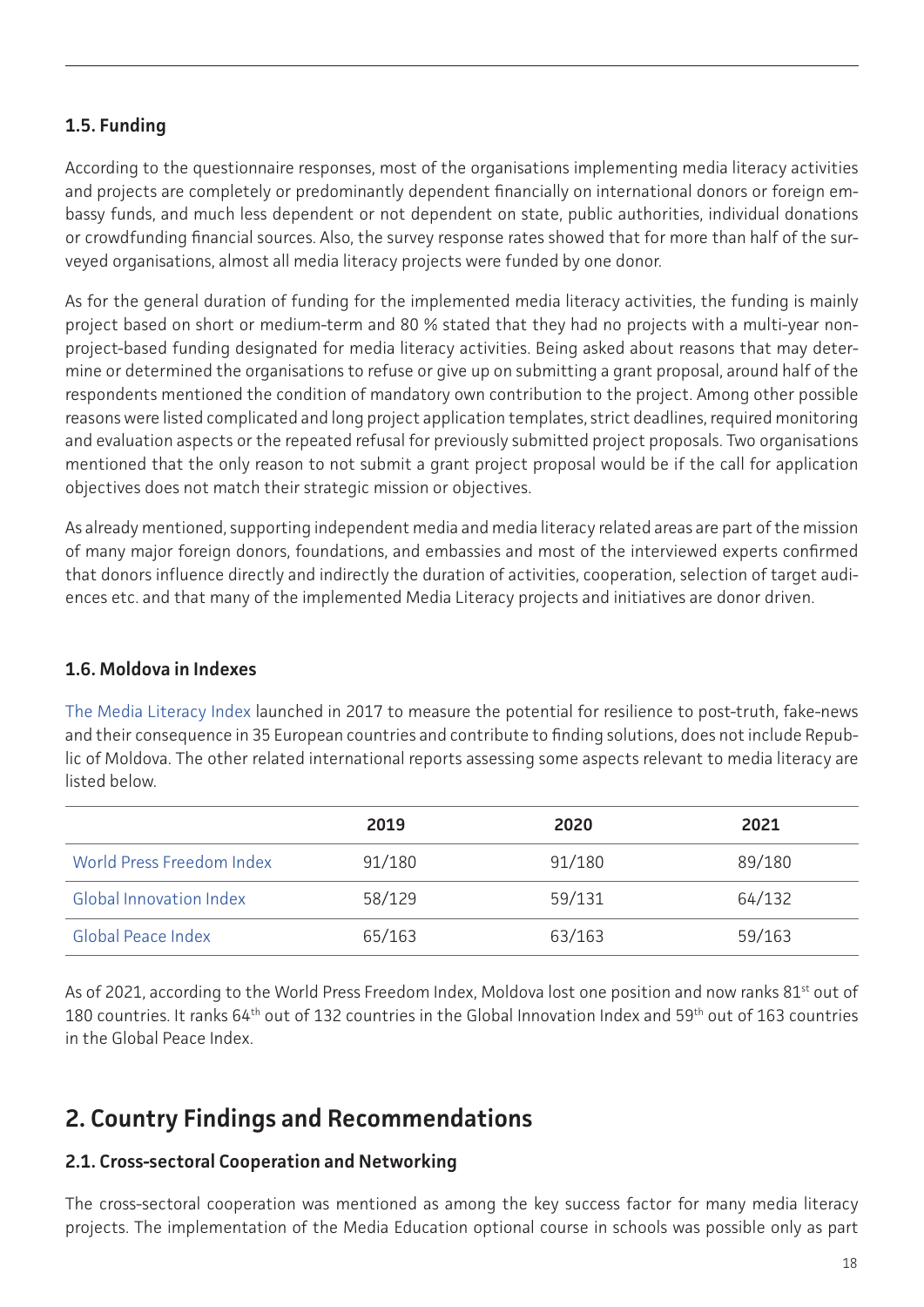of a long-term joint effort and partnership between the Independent Journalism Centre and the Ministry of Education and Research, with the involvement of media and education experts and financial support and constant support offered by multiple donors.

Another example of sustainable and institutionalised result is the transformation of the public libraries across Moldova into media literacy "ambassadors" and information centres. This was would not have been possible without the partnership between CSOs and the National Association of Librarians, and a strategic and longterm capacity building support from the donor community.

Another example of cross-sector communication is the Hackathon format events, open to teams of journalists, IT developers, programmers, designers, bloggers, media consumers etc. The Independent Journalism Centre organise an annual Fifth Power Media Hackathon, and of its seven categories, three were dedicated to media literacy.

Both traditional and new media, are increasingly involved by CSOs, predominantly as part of paid contracts, as both content creators and content distribution platforms of media literacy information and campaigns. This collaboration results in a consumer friendly and widely accessible format of media literacy related information, media monitoring results or fact-check information, that is offered to existing online audiences and specific target audiences or social networks communities (followers, subscribers etc.).

Regarding networking and cross-sectoral communication opportunities, the most frequently mentioned event was the annual Media Forum, an event that gathers national and international experts and representatives of media, civil society, donor community and state representatives. On the agenda are discussion topics related to media developments and challenges including disinformation and media literacy topics. However, most experts mentioned that there is a deficit of cooperation and communication between civil society and state institutions that have or should have media literacy priority as part of their agenda. There are certain expectations for a positive dynamic, since the new parliament and government elected in 2021 are taking the lead on many areas relevant for media literacy.

A potential new and regular platform for cross sector and international level networking and cooperation was launched, on 17 September, 2021 by the Independent Journalism Centre, the *[Moldova Media Literacy Forum](https://cji.md/en/cji-a-lansat-primul-forum-de-educatie-media-din-moldova-in-era-razboaielor-informationale-gandirea-critica-este-deosebit-de-actuala/)* organised in Chisinau. It brought teachers of the Media Education optional course and local and foreign experts to discuss the latest developments in the area, adopt the experience of neighbouring countries and examine the prospects of this new subject in Moldova. The forum participants drafted a resolution, to request the Ministry of Education and Research to initiate a platform for dialogue with civil society, experts, teachers, as well as other actors interested in developing and implementing educational policies to promote media education. The aim was to increase the rational use of media by children, adolescents, young people and parents. According to Independent Journalism Centre , no official response has been offered so far.

At the end of 2021, MEDIACOR - the first digital-media production centre hosted by the Moldovan State University will be launched. This is a partnership with the U.S. Embassy, USAID, The Governments of Sweden and the United Kingdom, Education and Research Ministry, Culture Ministry, State University of Moldova and COR Association. The aim is to equip students, journalists and content creators with the tools they need to ensure Moldovans have access to high quality, independent journalism. This hopefully will offer new opportunities for creating innovative media literacy projects and content.

# *Strengths*

**•** The media literacy initiatives and projects that were implemented through cross-sectoral cooperation and networking, have competitive advantages compared to single implementer projects due to: a mix of expertise areas of the implementing partners; a better potential to reach particular targeted audiences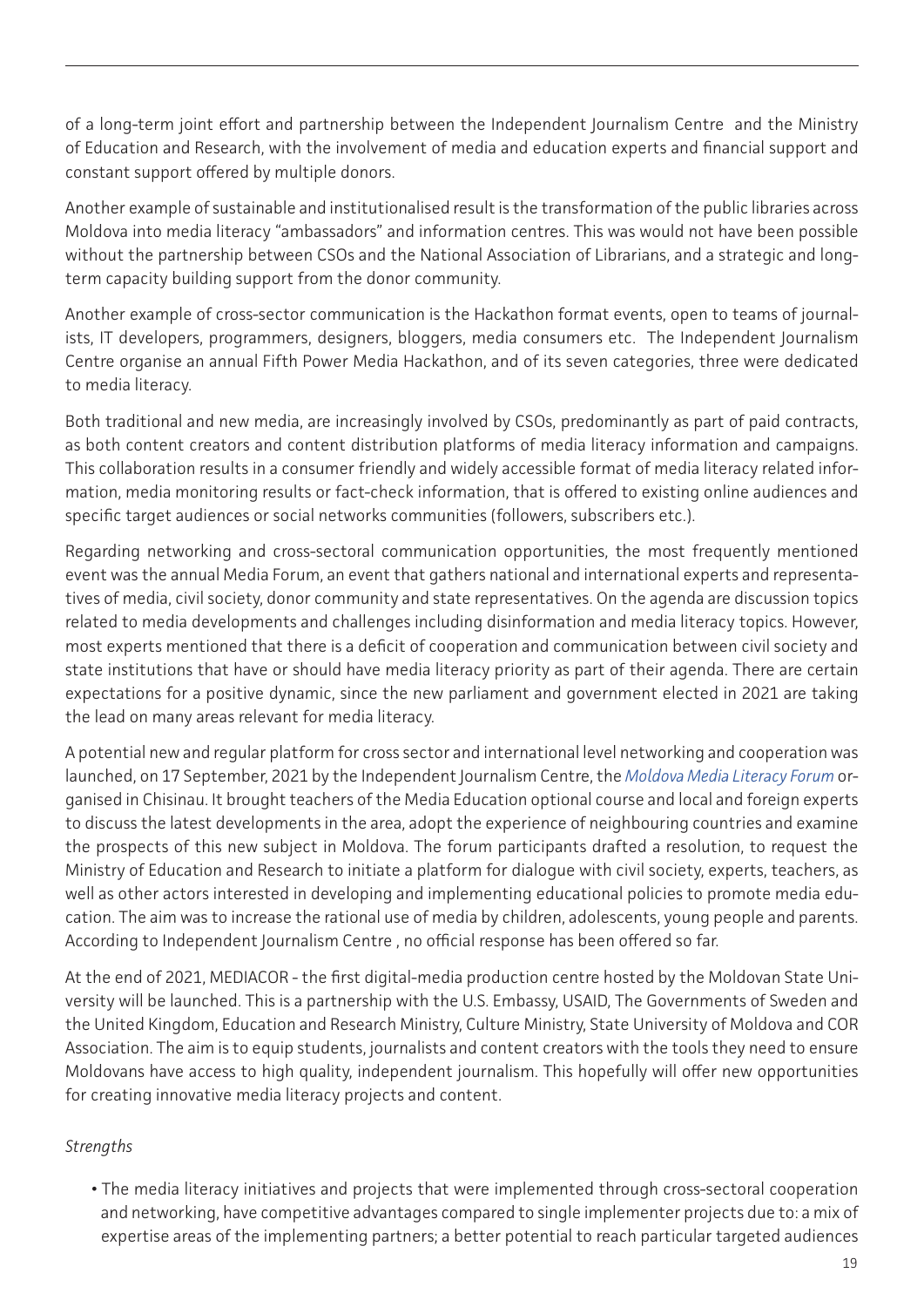among the specific community and beneficiaries of partner organisations; and the possibility to have a larger geographic coverage through projects activities.

- The donor community encourages and supports the partnership project, also some media literacy activities are followed up and funded by a consortium of donors.
- The newly elected parliament and government have former civil society sector experts in their teams, that is a favourable background and opportunity to improve the cross-sector cooperation.

### *Weaknesses*

- Moldova is lacking a national concept or strategy that would set the long-term priorities for increasing the media and information literacy of Moldovan citizens, that would allow identifying the priority areas of actions and cross-sectoral roles and responsibilities distribution among government, parliament, civil society, media sector and donor community.
- In the absence of a media literacy national strategy or policy, there are certain gaps in communication and coordination among different governmental institution, donor or civil society that work in the field of media literacy or countering disinformation, this sometimes leads to overlapping or desynchronization of media literacy efforts.
- There is no designated governmental or state institution that is currently officially responsible for supporting the improvement of media literacy abilities of Moldovan citizens and to develop and coordinate a national strategy or plan.
- There is no unique joint online platform where all media literacy related resources, educational materials and activities opportunities could be uploaded to, archived and accumulated. Usually, all media literacy related information and resources produced are placed on the implementer's website and social platforms pages. This makes it difficult to make a general and exhaustive assessment of the currently available media literacy resources and their formats produced in Moldova. This knowledge would avoid funding the creation of resources that already exists and avoid overlapping.
- No regular meetings or communication platform specially dedicated to and focusing on Media Literacy topics, that would gather all relevant cross-sector actors.
- Some CSOs share their reluctance for collaboration or sharing ideas with other actors, being afraid that this information may be used by "competing organisations" and their project ideas and expertise "stolen" and used to receive donors' financial support
- Collaborations between organisations are most often a result of donor driven recommendation or precondition within a specific project and ends after the project and funding is finalised.

### *Threats*

- If a successful cross-sector collaboration or partnerships is not properly institutionalised and are led by or dependent on a specific person or point of contact, the sustainability of the collaboration can be at significant risk if the person(s) leave the represented institutions or changes their area of activity.
- Due to limited human resources and in some cases expertise, governmental or state institutions are less capable of taking the lead or actively engage in the relevant area of Media Literacy or fighting disinformation related activities and initiatives.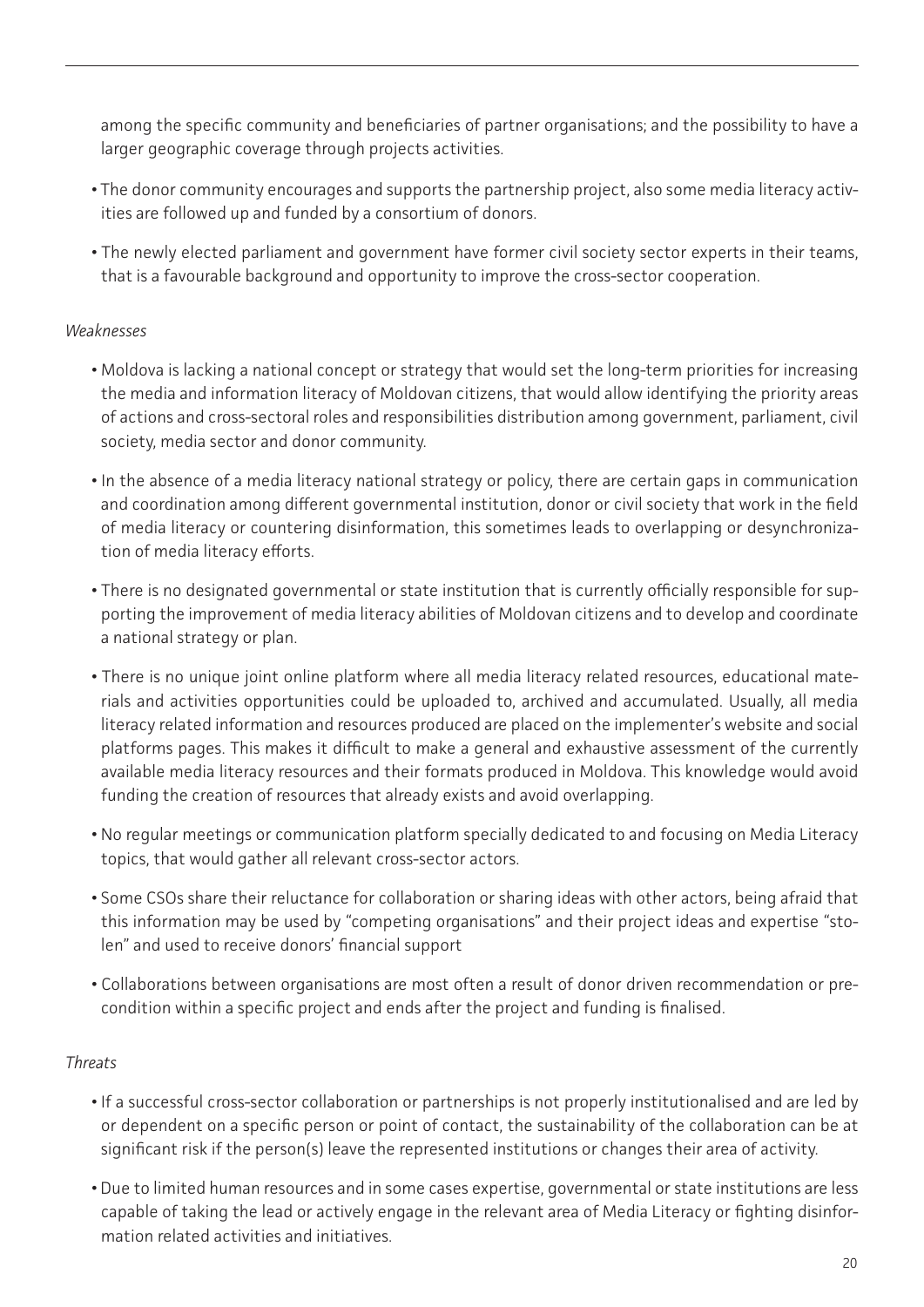<span id="page-20-0"></span>**•** While having considerable benefits, involving influencers, public opinion makers, artists or journalists might have a negative impact if a Media Literacy related activity and campaign use the image and voice of a certain public person, that later can produce or distribute false or propagandistic information or be part of an image crisis caused by a negative behaviour or public declarations.

### *Recommendations/Opportunities*

- Create a national media literacy concept or strategy as a separate document or this priority may be integrated into a broader relevant national level document. It should identify the priority areas of intervention and cross-sectoral roles and the distribution of responsibilities among government, parliament, civil society, media sector and the donor community.
- Identify and designate the governmental or state institution to coordinate the national strategy for improvement of media literacy abilities of the Moldovan people.
- An institutionalised networking and cooperation multi-stakeholder platform for coordination and cooperation in Media Literacy is recommended to be created or integrated as part of a bigger media or disinformation area similar initiative. It should have designated key contact persons and representatives from all sectors. Major actors' institutions and organisations should have multiple levels of coordination and have representatives from different authorities as well as civil society - sectional and cross-sectional.
- National and international networking for information and experience sharing, events that facilitates to identify Media Literacy potential partnerships at both intra and cross-sector, national and international levels are recommended to be supported.
- The Broadcasting Council needs to be reorganised to become more proactive to sanction disinformation, manipulation and fake news and increase their openness and (re)actions to the respective media CSOs and experts' reports and declarations.
- Information security and defence related structures (SIS, Parliamentary commission for security) have a potential for a more active involvement and formal cooperation with media disinformation and propaganda experts, media CSOs, IT sector representatives and other relevant for informational security actors, that may cover the institutional expertise gaps in this specific area.
- Partnership media literacy projects should be encouraged, where one implementing partner owns the media literacy expertise, resources, tools etc. and the other comes with their specific area of expertise and access to specific targeted audiences from their community of beneficiaries.
- Moldova has a variety of Media Literacy ambassadors: teachers in formal education (Trained Media Education teachers), media literacy trained librarians and experts from civil society and media organisations. The collaboration and communication between these networks should be encouraged.

# **2.2. Evaluation of Media Literacy Activities**

Results evaluation and impact assessment were mentioned among the most challenging aspects of the media literacy projects, several of the surveyed organisations even responded that donors Monitoring and evaluation requirements were a significant reason to give up on the idea to submit an media literacy project proposal. Half of the surveyed organisations evaluated the capacities for media literacy impact measurement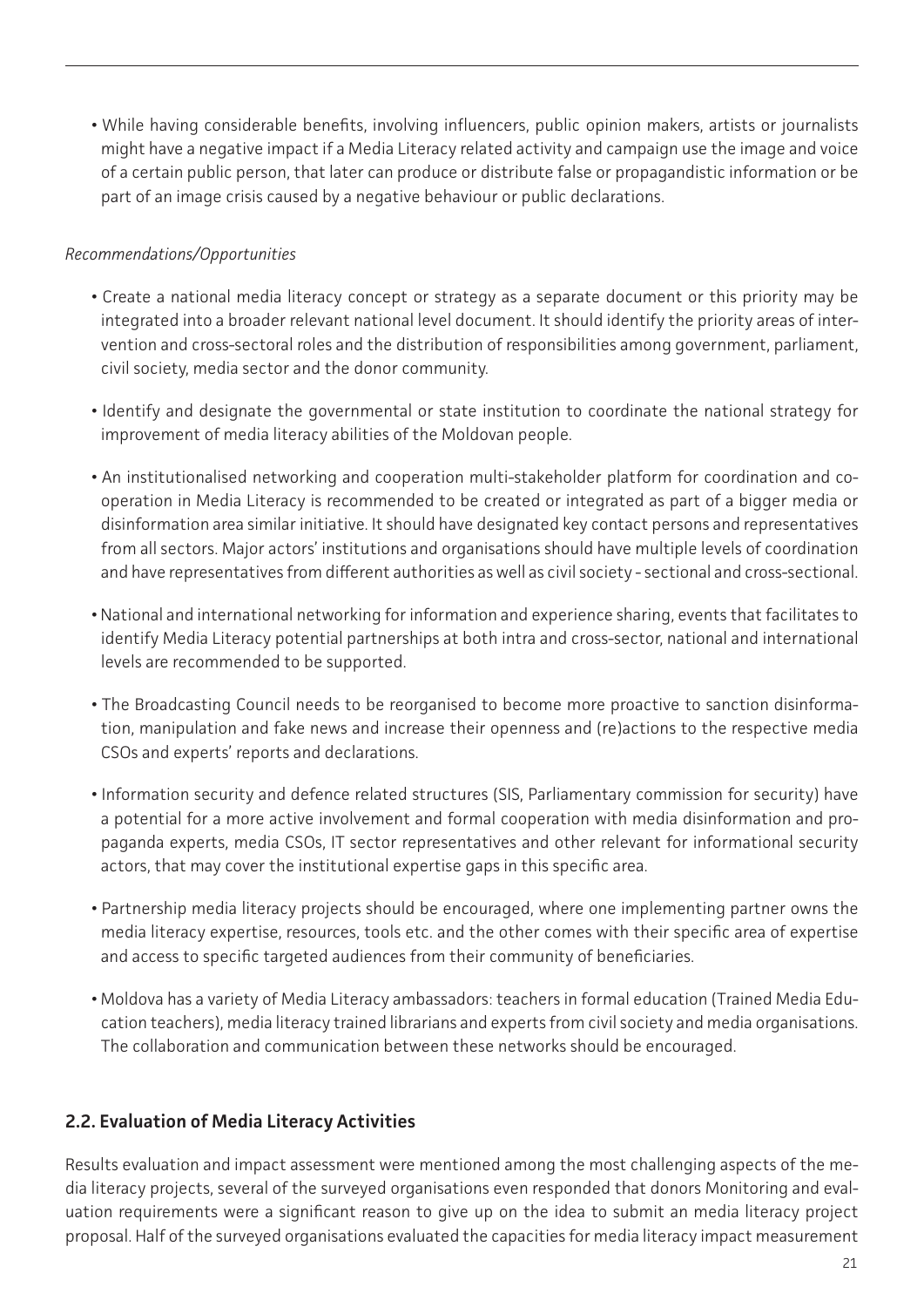as weak or relatively weak. Indeed, civil society and the media sector, have a general deficit of experienced monitoring and evaluation staff and having a designated person is still a luxury for most organisations. Monitoring and evaluation responsibilities are usually integrated into other job positions, like project coordinator, or distributed among staff. This leads to a weaker, inconsistent monitoring and evaluation approached in project management. For impact level evaluations, most of the organisations outsource the services by contracting monitoring and evaluation experts or research companies to develop and implement the required monitoring and evaluation data collection and analysis, if the budget is approved and available for such activities. Some of the persons interviewed, noted that media literacy quizzes or pre and post activity tests are used the most as an evaluation tool during training or online webinars.

The lack of a national or international level evaluation methodology that is used on a regular basis that would offer a country level assessment regarding disinformation and media literacy levels dynamics, makes it hard to make an evaluation of the progress and impact level reached. It also makes it hard to find data comparable to other countries. As one of the interviewed experts said, "It is hard to achieve a media literacy change, but even harder to prove it". There are however several national level surveys that also included media literacy and disinformation data.

The most relevant and most mentioned national level evaluation was the National survey [Population Per](https://internews.md/wp-content/uploads/2021/10/INTERNEWS_Final-report_24.11.20_EN.pdf)[ception of the Media and Media Skills in the Republic of Moldova](https://internews.md/wp-content/uploads/2021/10/INTERNEWS_Final-report_24.11.20_EN.pdf) conducted for the second time in 2020 by Internews in the Moldova MEDIA-M Project. It showed that the percentage of respondents who can identify manipulative information has increased in two years from 51 to 59%, while their assessment of the ability of the general population to do the same has barely changed from 30 to 31%. Compared to the baseline 2018 survey, the 2020 one included an additional short media literacy sub-section where respondents were asked to read short stories concerning current events and decide whether the story is real or not. This section was meant to go beyond respondents' self-reported appraisal of their media literacy skills and instead evaluate their actual ability to detect fake news. The respondents were given five short news items and asked to identify each as real or false. Only 8% of respondents were able to correctly distinguish all five examples.

The Ministry of Educations and Research do not have any quality data regarding media literacy skills of the students or children, only some related 2018 PISA related indicators are available. In May 2021, the Independent Journalism Centre contracted an evaluation consultant to perform a results and impact assessment of the Media Education course, based on the control group and survey approach and found that there were some slight and moderate differences in the way of thinking, attitudes, and reactions among students who took the course and those who did not.

An important source for information is also the media monitoring reports, that expose the most often used manipulation and propaganda techniques, ethical journalistic principles violated and provide a mapping and ranking of the white, grey and blacklist medias. Also, the regularity of the media monitoring reports data allows a comparability between years and may serve to diagnose the quantity and variety of manipulatory and propaganda media content. An important role and constant radar of propaganda, manipulation and fake news cases is also the debunking fake news platform StopFals.

# *Strengths*

- All interviewed experts understand the need for and importance of accurate and trusted monitoring and evaluation methodologies in assessing the media literacy progress.
- There is an increase of both quantitative and qualitative research, studies, policy briefs that evaluate media literacy related topics in Moldova such as: disinformation, manipulation, propaganda, fake news, cyberbullying etc.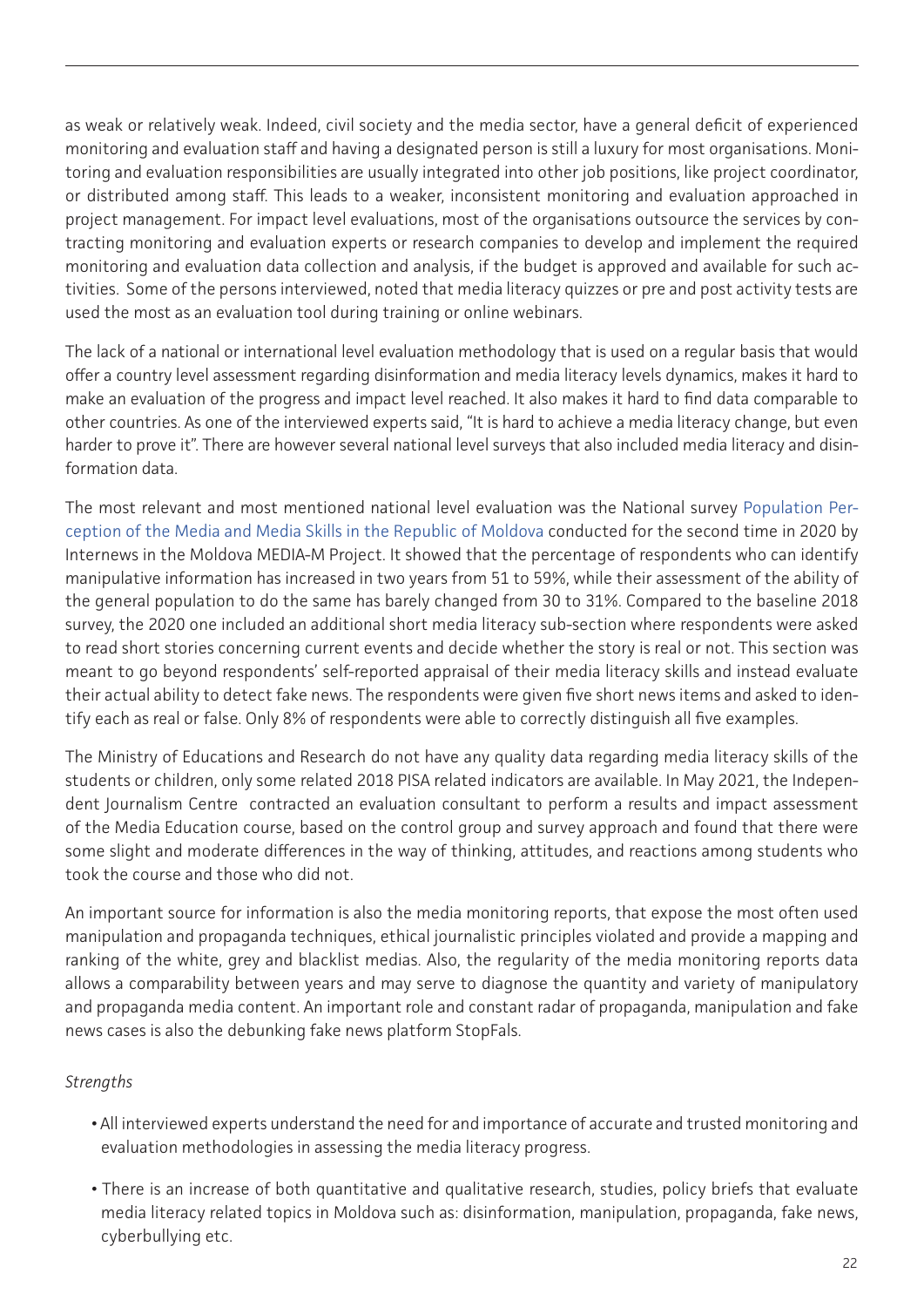- Some donors have monitoring and evaluation requirements and provide support and assistance to organisations for better assessment of the projects activities results.
- Larger and longer-term media literacy related projects, usually implemented by consolidated CSOs, have monitoring and evaluation budgets that allow results and impact level measurements of the media literacy activities to be performed.

### *Weaknesses*

- Low in-house monitoring and evaluation capacities of organisations, including the ones implementing media literacy projects, that results in data scarcity regarding media literacy projects results and evidence of reported achievements.
- Most of the reported monitoring and evaluation data refer to output level information such as number of activities, materials, trainees, online audience reach and beneficiaries self-perception data regarding the media literacy skills improvement or utility of the attended media literacy events or resources read.
- Limited budget for qualitative and impact level measurements of the media literacy initiatives
- Limited media literacy evaluation expertise in the consultancy and research market.
- Lack of a country level index or research, that on a regular basis would assess the Moldova people media literacy abilities and environmental factors dynamics.

# *Threats*

- The lack of expertise in designing and implementing relevant and correct monitoring and evaluation data collection tools, may lead to incorrect or manipulatory data.
- Since the most used measurements rely on output level and self-perception assessments, mainly through surveys, and cannot be confirmed through additional reliable evidence-based data, there is a risk that media literacy activities, projects and formats report positive results and continue to be promoted, even if in fact they are less efficient.
- Some of the media literacy implementers are still reluctant to share and report to donors and the general public such valuable information as challenges faced, lessons learned and even failures of their media literacy activities. As they are afraid "to damage their reputation", the result is that no necessary improvements or adjustments are being made to less effective media literacy activities, or donors continue supporting these.

### *Recommendations/Opportunities*

- A national or even regional level media literacy evaluation initiative, through a partnership of several relevant actors and co-funded, is recommended. This approach would allow a mix of the necessary competencies, expertise and resources to measure the media literacy skills of Moldovan citizens. Ideally this should be carried out on a regular annual basis. An alternative is also to advocate for including Moldova among the countries being assessed through global or regional relevant indexes, such as [Media Literacy Index](https://osis.bg/?p=3750&lang=en).
- Creating a set of questions aiming to measure the media literacy aspects of Moldova population could be added to existing periodic surveys performed at national level.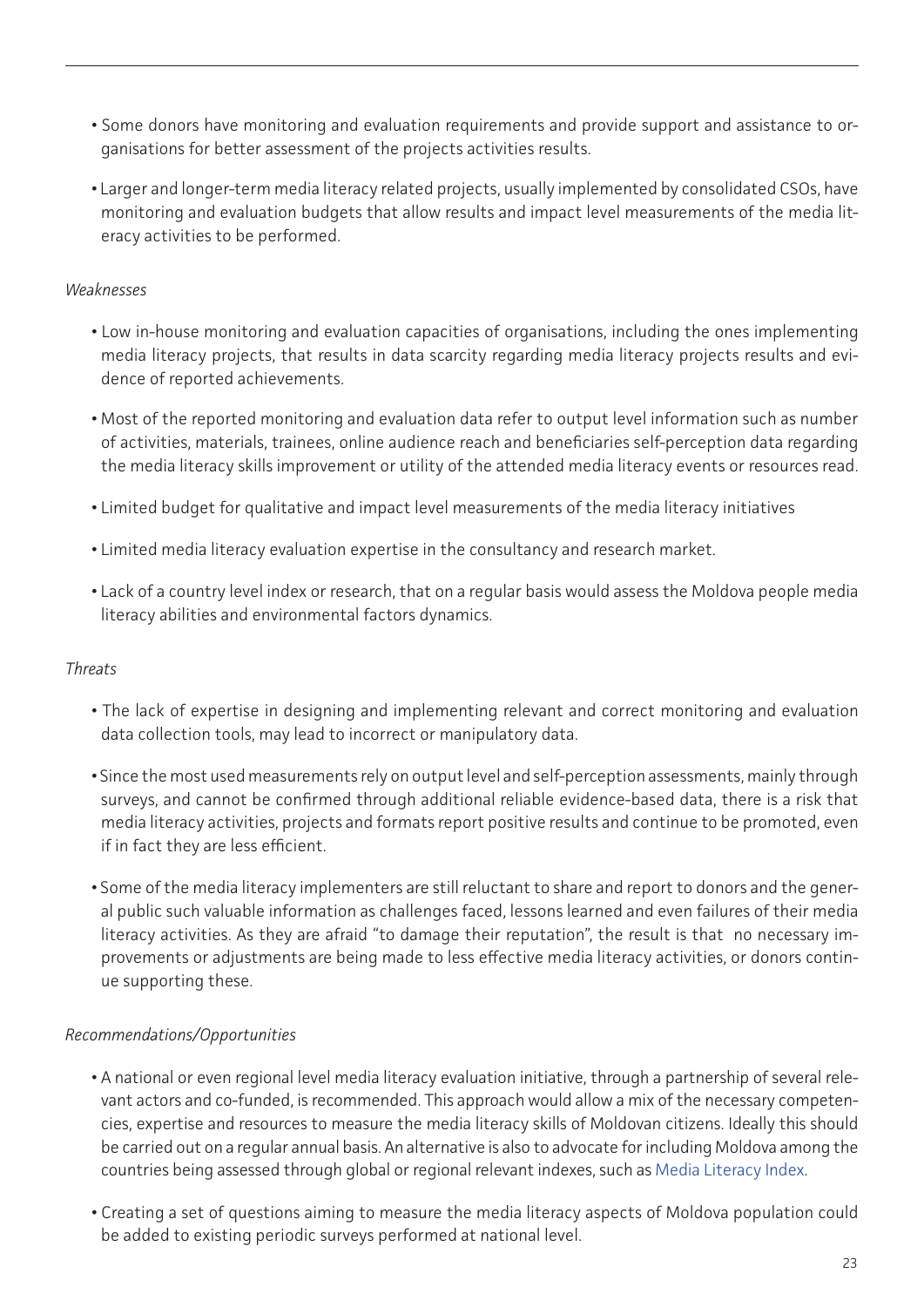- <span id="page-23-0"></span>**•** Media literacy actors should allocate monitoring and evaluation budgets in their project proposals and donors encouraged to allocate sufficient funds to cover the costs. The results and impact measurements performed on the media literacy activities, would generate useful information regarding the extent of the achieved results, the most efficient media literacy formats for specific target audiences, challenges faced and lessons learned for future media literacy initiatives etc.
- The media literacy related assessment methodology and tools to be created by a mixed group of media literacy and evaluation experts.

# **2.3. Sustainability and Funding**

Media literacy initiatives and projects vastly depend on donor organisations funding, to quote one of the experts "*This kind of project will never be financially sustainable*". According to desk check analysis and online survey responses, a lot of media literacy activities are grant based and short-term (up to one year). Besides Internews in Moldova, which, as mentioned, is mostly perceived as a donor, rather than implementer, only a few Chisinau based organisations have the capacity to receive longer-term strategic support and have a more strategic approach to media literacy activities implementation. The most relevant example is Independent Journalism Centre work on creating, advocating and implementing Media Education course in schools, that was a process started in 2017 and that continues today, being supported by few donors for a long period.

The grant-based short-term projects don't allow a longer-term plan to be built and also cannot achieve results that needs a longer duration period, that is why most of these project's list also short and isolated activities, such as producing media literacy resources, training, camps etc.

To receive financial support for larger projects of a longer duration, the grant beneficiary needs to be able to absorb and efficiently manage both the budget and project activities. In this context most of the CSOs are still small organisations, that face a deficit of human resources and expertise. They therefore, only have weak organisational and management capacities to work on project-based activities, rather than on strategies, which means they are eligible only for smaller grant funding. However, some experts mentioned that there is a need for both short- and long-term projects, but that the risk of short projects are related to low sustainability and level of produced results. There is also the risk of overlapping regarding targeted audiences, period, regions or media literacy resources produced or type of activities. To avoid this, several experts mentioned that as part of project proposal process the organisations: (1) submit information, if and what similar activities have already been done, when for what audience and what format, (2) to encourage follow-up on ideas of their own or other organisation's project and to encourage partnerships with other organisation(s).

### *Strengths*

- Media sector development, media literacy and combatting propaganda and disinformation are on the priority list of many donor organisations, additionally reinforced in the recent COVID-19 infodemic context.
- The main actors understand that there is a need for diversifying income sources for media literacy projects.
- There is a pool of trained and experienced Media Literacy experts and also media literacy resources in a variety of formats ready to be followed up and used by new media literacy initiatives and projects.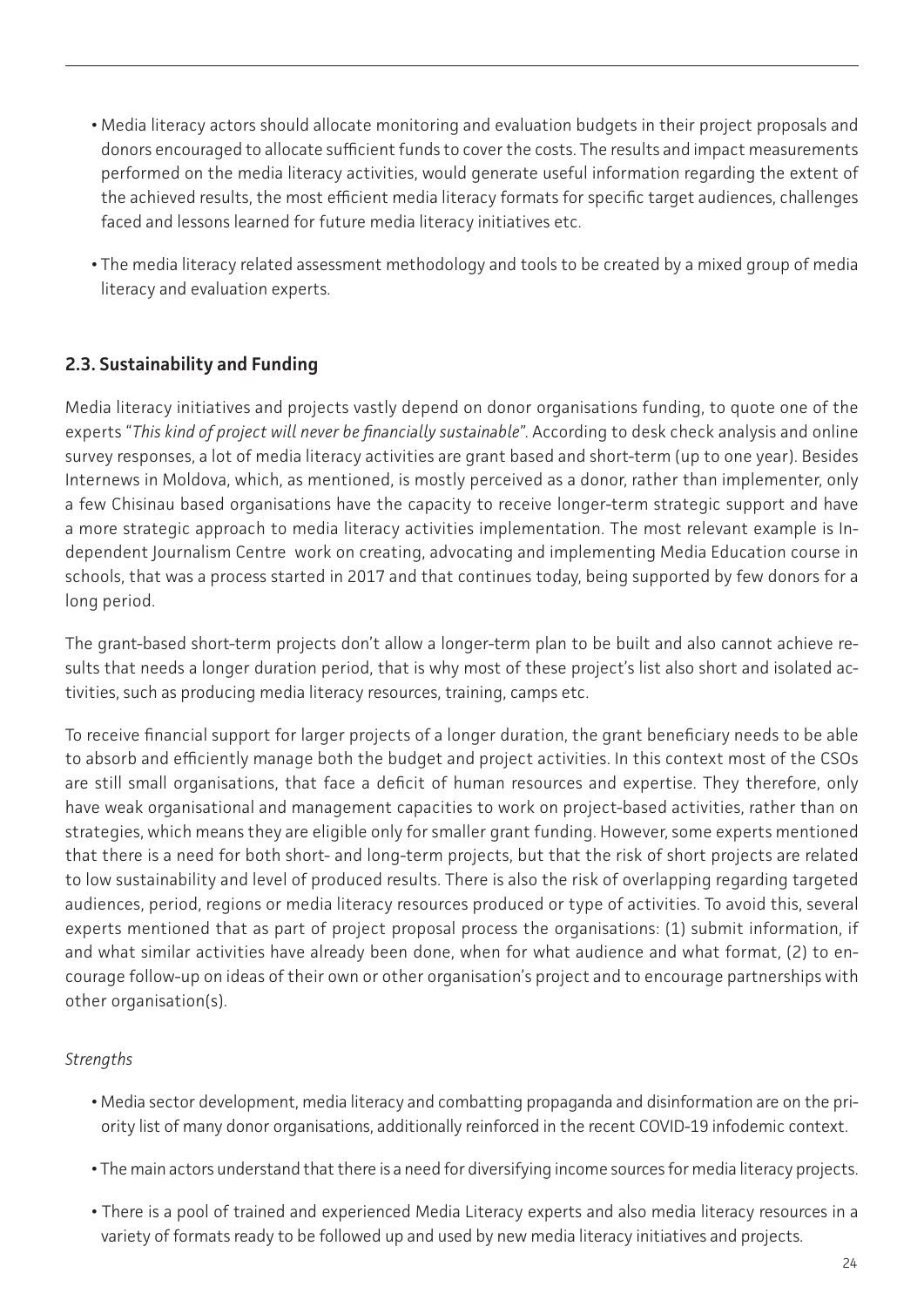#### *Weaknesses*

- The media literacy projects are dependent on donor funding from the foreign donor organisations and foreign governmental bodies.
- Most donors offer relatively small amounts for short period media literacy projects, that do not allow strategic and long-term media literacy approaches and achievement of better results, since building media literacy skills requires time and significant resources.
- There is a low rate of media literacy projects that are implemented through partnerships, and co-funded by several donors. This situation is partially explained by a limited cooperation and unhealthy competition or "fear" to share the project ideas
- Even smaller grants opportunities come hand in hand with critical aspects or specific requirements, that may be a challenge for less developed organisations.
- Funding media literacy initiatives through crowdfunding, individual or business sector donations, or using the 2% law mechanism has a low probability, because the problem of disinformation and limited media literacy skills are not perceived as a major or important problem that worth supporting. For the same reason the librarians' media literacy activities in many communities are not supported by local authorities, because of lack of understanding of the media literacy activities importance, therefore, most of the small finance contribution requests are denied.

### *Threats*

- No governmental support, would mean that media literacy initiatives are less possible and financially unsustainable without donor funding. However, some interviewed experts, raised their concerns that governmental funding for media literacy initiatives might imply potential interferences in media literacy initiatives, content, topics covered, factchecking processes and in some cases may cause potential conflicts of interest.
- The relevant governmental and public institutions have limited budgets, human resource and expertise for a more consolidated involvement and funding in the media literacy field.

# *Recommendations/Opportunities*

- To achieve national level, significant media literacy progress in the long run, a consolidated multisectoral support and funding is needed.
- The relevant state institutions should start to gradually take over the responsibility and even lead relevant media literacy initiatives for their area, not only as official partners of CSOs, but also as initiators, implementers and institutions that allocate budgets for this state level priority.
- The media literacy actors and donor community should avoid overlapping, and/or creating from scratch, media literacy activities formats and resources that already exists and instead follow-up on existing media literacy resources, practices and previously trained media literacy experts.
- Donor organisations should support follow-up projects to allow media literacy actors to continue and consolidate their current media literacy projects and best practices. As part of the project proposal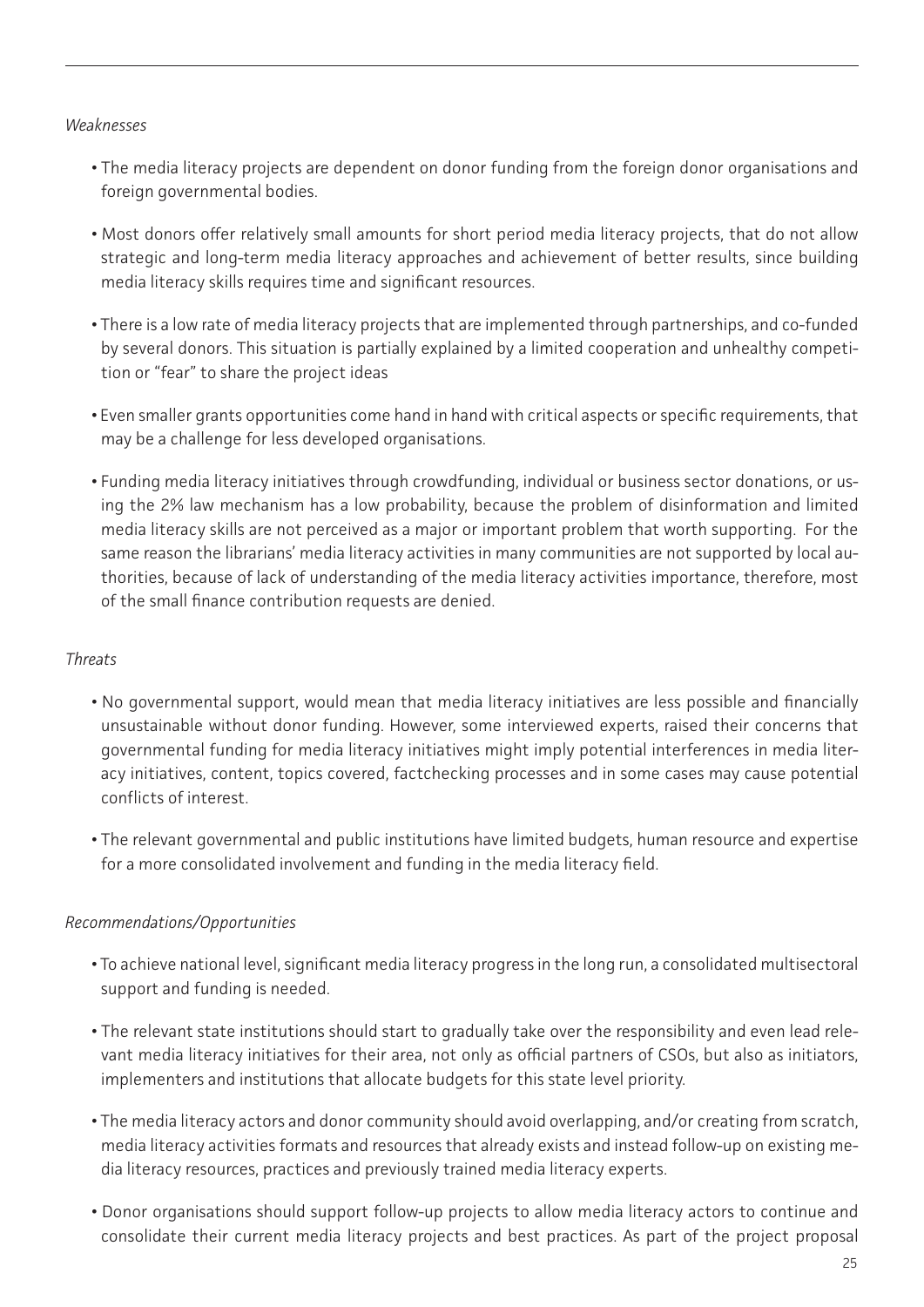<span id="page-25-0"></span>process it is recommended that the applicant organisations: (1) submit information if and what similar activities were already done, when for what audience and in what format, (2) to encourage follow-up ideas of own or other organisation projects and partnerships with other organisation(s).

- Create a joint or promote an existing Media Literacy online resources platform, as an online landing place for all media literacy related resources, where educational materials and activities opportunities can be uploaded, archived, accumulated, and promoted by all relevant organisations.
- Media Education optional course and transdisciplinary media literacy approach in formal education institutions allow a consequent and institutionalised approach and strategy that needs to be consolidated, improved and expanded.

# **2.4. The Role of Media in Increasing Media Literacy**

The presence of a strong and independent media sector that offers qualitative and objective daily news and information was assessed as a significant environmental role by most interviewed experts. In recent years many international donors included support for consolidating the independent media outlets capacities, journalistic competences, financial sustainability, and media content production grants in the Moldova priority areas. It is a positive trend that many of the media organisational support projects are framed on the organisational capacities assessment and targeted at specific identified gaps and priorities of media outlets beneficiaries. This approach allows reaching tangible results such as: a consistent increase of the independent medias' audience reach and engagement; improvement of editorial standards and quality of the content; marketing and business strategies, better financial diversification leading to an overall strengthening of their financial sustainability.

However, the interviewed donors' representatives, media experts and independent media outlets representatives confirm, that now most of the independent media outlets cannot survive without donor grants as they cannot rely solely on commercial income. Access to a variety of independent, objective and qualitative media content is a compulsory environmental factor for ensuring a media literate nation. This, therefore, needs to be supported, including through a favourable media legal framework, advertising market and professional and organisational capacity development opportunities. Moldovan media sector development however requires legal and structural changes to ensure a "healthy" media environment. After the parliamentary elections, The [Media NGOs made an](http://api.md/news/view/en-call-of-media-ngos-claiming-transparency-access-to-public-interest-information-and-real-reforms-to-facilitate-media-development-2600) [as part of an official](http://api.md/news/view/en-call-of-media-ngos-claiming-transparency-access-to-public-interest-information-and-real-reforms-to-facilitate-media-development-2600) [call in August 2021: Claiming Trans](http://api.md/news/view/en-call-of-media-ngos-claiming-transparency-access-to-public-interest-information-and-real-reforms-to-facilitate-media-development-2600)[parency, Access to Public Interest information and Real Reforms to Facilitate](http://api.md/news/view/en-call-of-media-ngos-claiming-transparency-access-to-public-interest-information-and-real-reforms-to-facilitate-media-development-2600) were needed. They requested a list of objectives to be included in the agenda of the Committee on Culture, Education, Research, Youth, Sports and Media of the Parliament of the Republic of Moldova and in the Action Plan for the implementation of "Moldova of Good Times" Government Programme, that would contribute to improving the media literacy situation.

Independent media representatives also reported serious challenges to recruitment, retention and motivation of professional journalists in Moldova, mainly because of the massive emigration abroad of graduates or young specialists or professional transfer of professional journalists to other areas of activity (as information technology, public relations and communication, international donor organisations, development projects, vlogging etc.) that offer higher salaries and/or better working conditions. This negatively affects the quality of published media content, but also may lead to human factor errors when unverified news is published even by media with a good reputation.

The Moldovan Press Council, funded in 2009, was also mentioned by many experts as an important self-reg-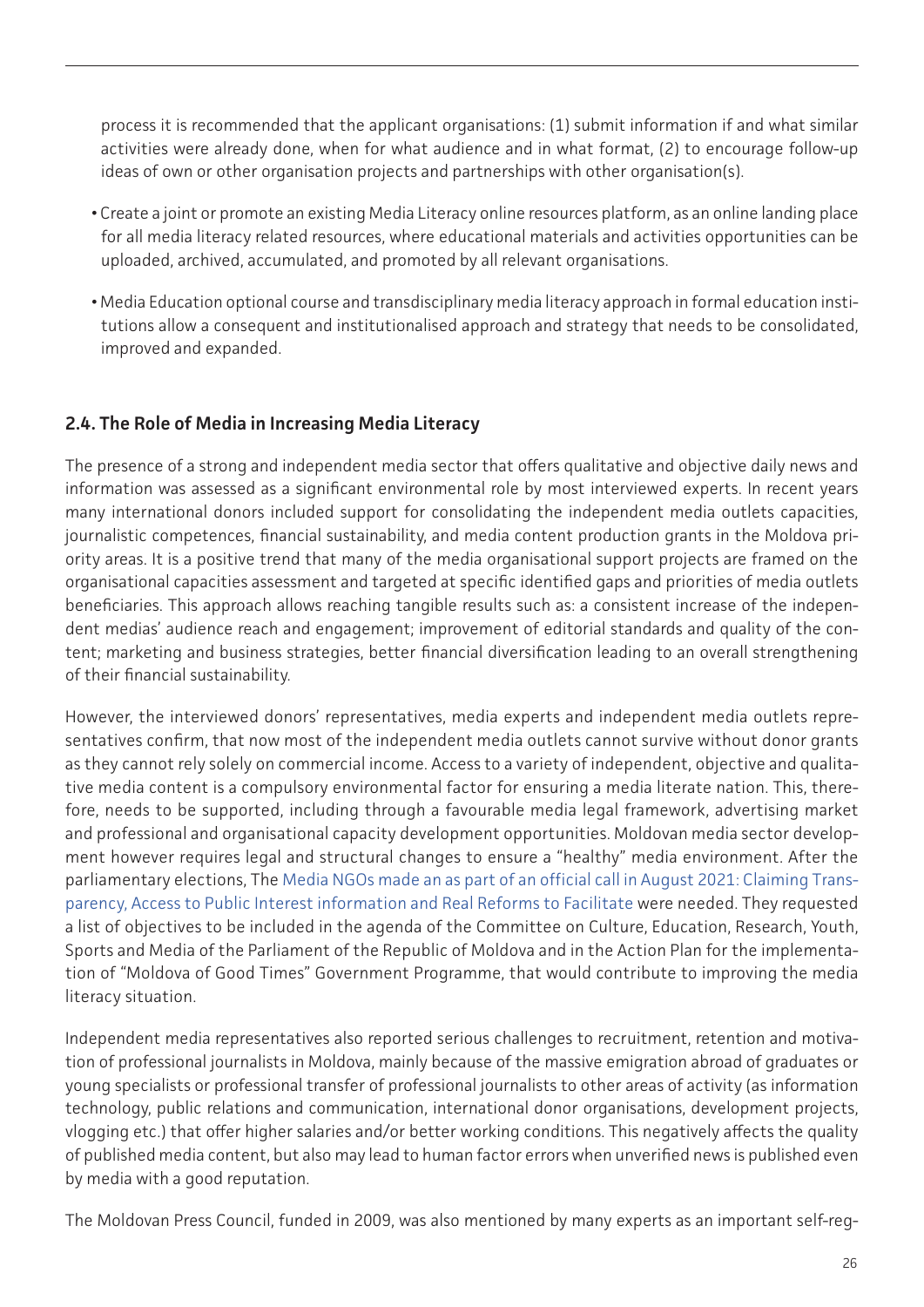ulation entity. It contributes to improving media literacy, through its basic function to review complaints related to the editorial activity of the newspapers and magazines published in Moldova that have a national, regional and local coverage.

Besides the important role of offering unbiased media content and information, independent media outlets and journalists, including the new media representatives (influencers, vloggers, bloggers etc.) are contracted both as experts or receive grants for implementing media literacy projects and initiatives. These include: content production on media literacy issues; fact-checking materials; and conducting media literacy training and events. According to interview data, regarding the level of donors intervention in the created media literacy related content, some donors have clear principles to not interfere at all in content production processes and editorial approaches and even no branding/marking principles. Others, however, request the content to be submitted for review and approval, particularly if the media literacy content produced or activity stipulates the donor sources disclaimers and information.

### *Strengths*

- Moldova has a variety of independent media sources, that produce unbiased news and media content, both in Romanian and Russian.
- Donor support and assistance is available and offered to independent media outlets, including to those broadcasting in Russian or regional ones. The support is available for organisational capacity development, media content production, including for media literacy content and activities projects.
- The projects in fact checking or media literacy related issues implemented by independent media outlets and the new media representatives, have produced media literacy resources, which are offered in a variety of media formats, languages and are promoted on a variety of distribution channels.
- The [fact checking platform StopFals](https://stopfals.md/) launched in 2015 is active and sustainable, even in periods when little or no funding is available to support its activity.
- Besides the formal university education, the development of journalistic and content production skills and knowledge are set up and promoted especially among the youth through a variety of courses, webinars, training and Summer Camps, but also at a higher, practical and professional level through [The](http://www.scoaladejurnalism.md/?q=en) [Journalism School \(former Chisinau School of Advanced Journalism\).](http://www.scoaladejurnalism.md/?q=en)
- Availability of resources, tutorials and trainings/workshops targeting journalists that covers among other, the media literacy related aspects.

### *Weaknesses*

- Almost all media literacy projects implemented by media outlets are donor driven and funded.
- Financial dependence on the government, politically motivated appointments of the Supervisory Body members, political control and weak management problems obstructs the public TV and Radio from transforming into a genuine public service media.
- The public media Teleradio-Moldova lacks an editorial policy regarding producing media literacy content or integrating it as part of an existing media product and is reluctant to cooperate with independent media or CSOs in promoting media literacy.
- There is no state policy regarding assistance to promote media literacy through the media sector.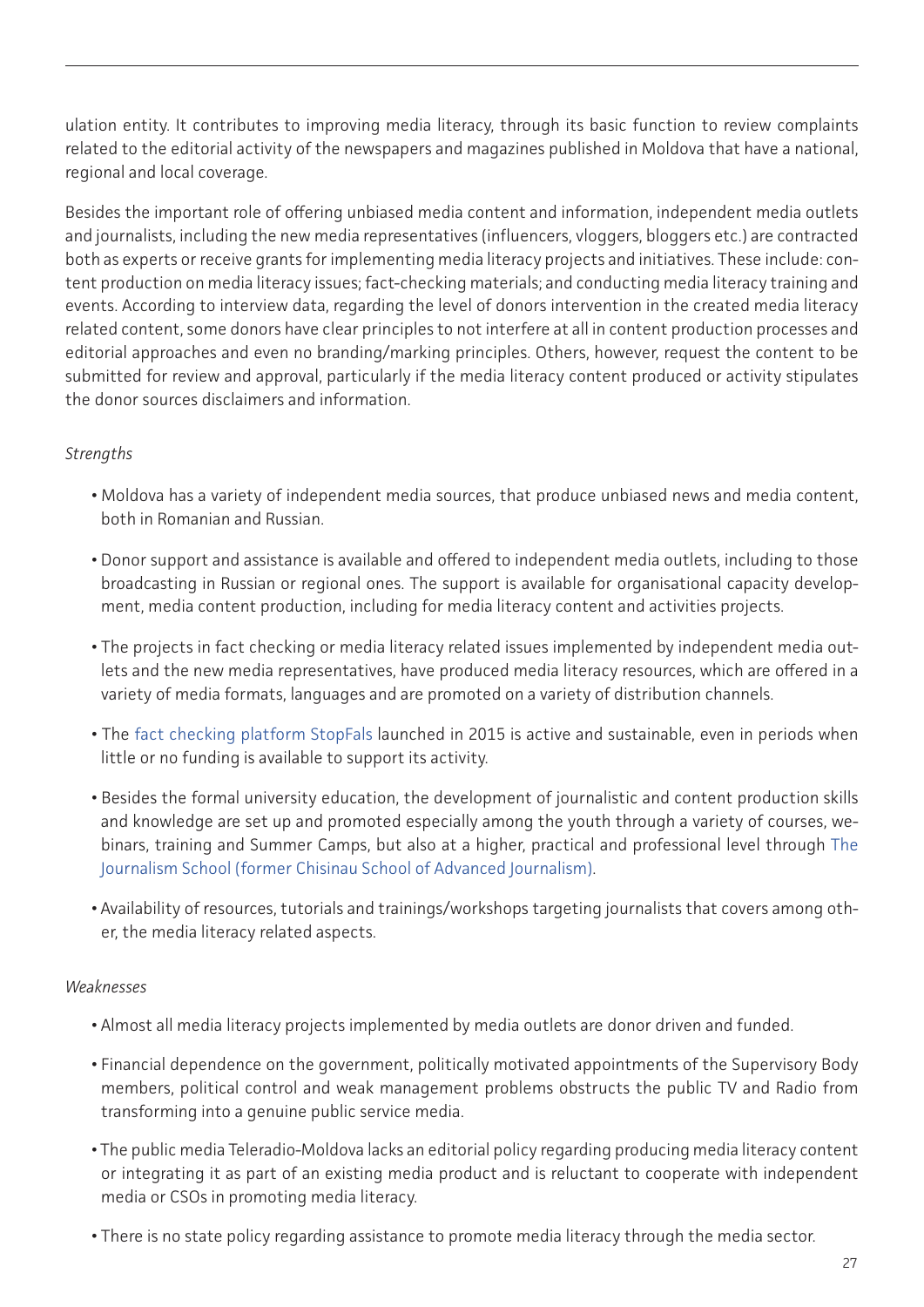### *Threats*

- Independent media outlets that are offering objective content and news to Moldovan people cannot survive financially without grants and international donor support and no governmental support for media literacy content is offered to media outlets.
- High audience rates for the Russian media's broadcasting in Moldova are a source of external propaganda and manipulation, both through news programmes, but also in the popular entertainment media content.
- Internal propaganda and manipulation, frequently used by oligarch or/and political affiliated media outlets, coupled with external propaganda affect a major section of the audience in Moldova.
- Websites, social networks pages and groups that disseminate fake, manipulative, or conspiracy material are popular among certain audience categories. There are debunked and reported mainly by civil society actors, such as the Press Council or StopFals, that have no legal sanctioning power as state institutions.
- There are legislative gaps regarding online media and information sources regulations.
- Journalists that produce fact-checking or investigative media content, that contribute to educating a media literate society, still face threats, attacks and challenges in accessing public interest information.
- Broadcasting Council passive activity in preventing and sanctioning the distribution of false, manipulatory, violent and unethical audio-visual content, or propaganda, encourages the perpetuation of this type of media content.
- Contracting or involving well-known public figures from new and traditional media (freelancers, vloggers etc.) as leading voices or experts within media literacy related campaigns and activities, along with valid benefits, comes with potential risks if the persons are not properly trained in media literacy or if that public figure later becomes an employee of a politically affiliated media, a political party member or do not respect ethical principles of journalism.

# *Recommendations/Opportunities*

- Donors should continue their support, aiming to strengthen the capacity of the independent media, national and regional, broadcasting in Romanian and ethnic minorities languages, through granting longterm institutional support (as opposed to project-based).
- Encourage and support the media via inter- and cross-sector partnerships-based media literacy content production.
- Review the legislative framework to ensure more transparency regarding both media ownership and their financial sources, that are required to increase trust in the media sector.
- Public broadcaster Teleradio-Moldova should be restructured to be able to produce qualitative and competitive content, that serves the public interest, including media literacy content or integrating media literacy elements as part of existing products. It should be open to partnerships and collaborations with other media literacy initiatives and projects implemented by civil society or other actors.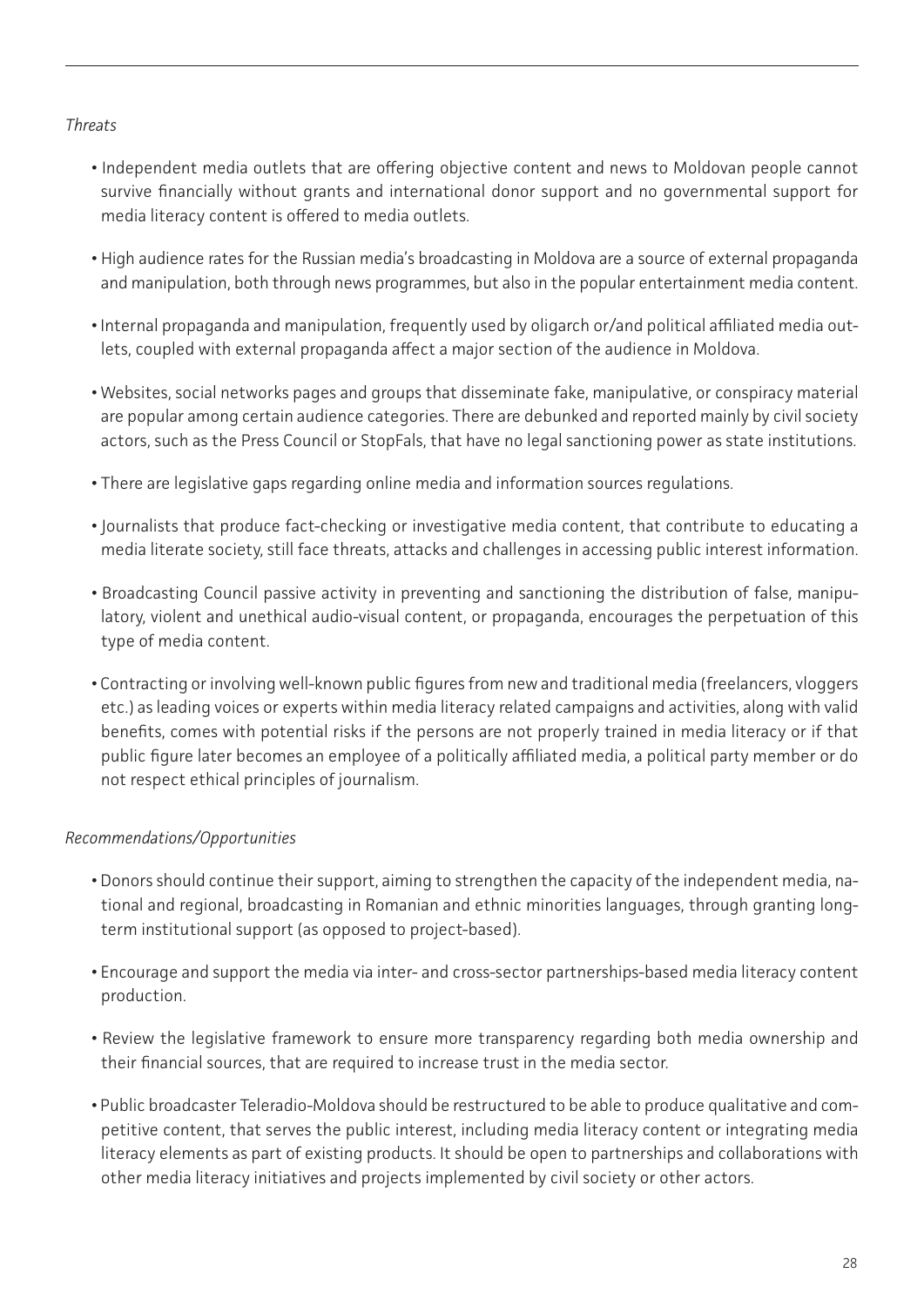### *Concluding remarks - general recommendations*

- There is a significant and diverse amount of media literacy resources, format of activities and media literacy initiatives being produced in Moldova in the preceding years, that consolidated a pool of national experts in the media literacy related field of expertise. A major part of these results was made possible mainly due to civil society organisations initiatives and efforts, supported by donor community.
- Mainly international donors and CSOs are setting the media literacy agenda since no state funding is available for these kinds of initiatives. The relevant state institutions should start gradually to take over the responsibility and lead in media literacy directions relevant to their areas of competencies. Besides taking the role as official partners of civil society driven initiatives, they should become initiators, proactive implementers and allocate budgets for this state level priority.
- The government should initiate the development of a national policy or strategy on media literacy, that would establish the priority areas of actions and cross-sectoral roles and responsibilities distribution among government, parliament, civil society, media sector and donor community. They should also set up a functional coordination and implementation mechanism and ensure financial support.
- The relevant state institutions should evaluate the national legislation and practices on fighting media disinformation, fake news, external propaganda etc. and adopt the required legislative amendments. They should build efficient mechanisms for operational and appropriate responses of public institutions.
- National level surveys and research on media literacy are required to be conducted based on rigorous and national representative methodology to evaluate the media literacy dynamics, existing threats and gaps that needs to be addressed on regular basis. The current shortage of such data is a significant challenge for developing evidence based strategies and policies, but also for measuring the overall impact of all invested efforts and funding, and a barrier in identifying the best approaches in addressing different media literacy gaps.
- Media literacy initiatives and projects should allocate budgets for results and impact monitoring and evaluation and donors encourage and assign sufficient funds to cover these costs. They are crucial to generate evidence-based information regarding the extent of results achieved, and the data for the most efficient media literacy formats for a specific target audience etc.
- Donors should continue their support, aiming to strengthen the capacity of the independent media, national and regional, broadcasting in Romanian and ethnic minorities languages, through granting long-term institutional support (as opposed to project-based) to ensure people access to a diversity of objective information.
- The Ministry of Education and Research, in coordination and partnership with media literacy relevant actors from civil society, media, and the information technology sector, should continue to support the promotion of the Media Education optional course in schools. It needs to be updated accordingly but also needs to identify and support transdisciplinary opportunities and approaches for media, information and digital literacy education of both teachers and students.
- Both donor institutions and government should encourage and support long-term and cross-sector partnership projects that would offer opportunities for national level media literacy interventions, and target increasing the media literacy through approaches tailored according to the audiences' profile and needs.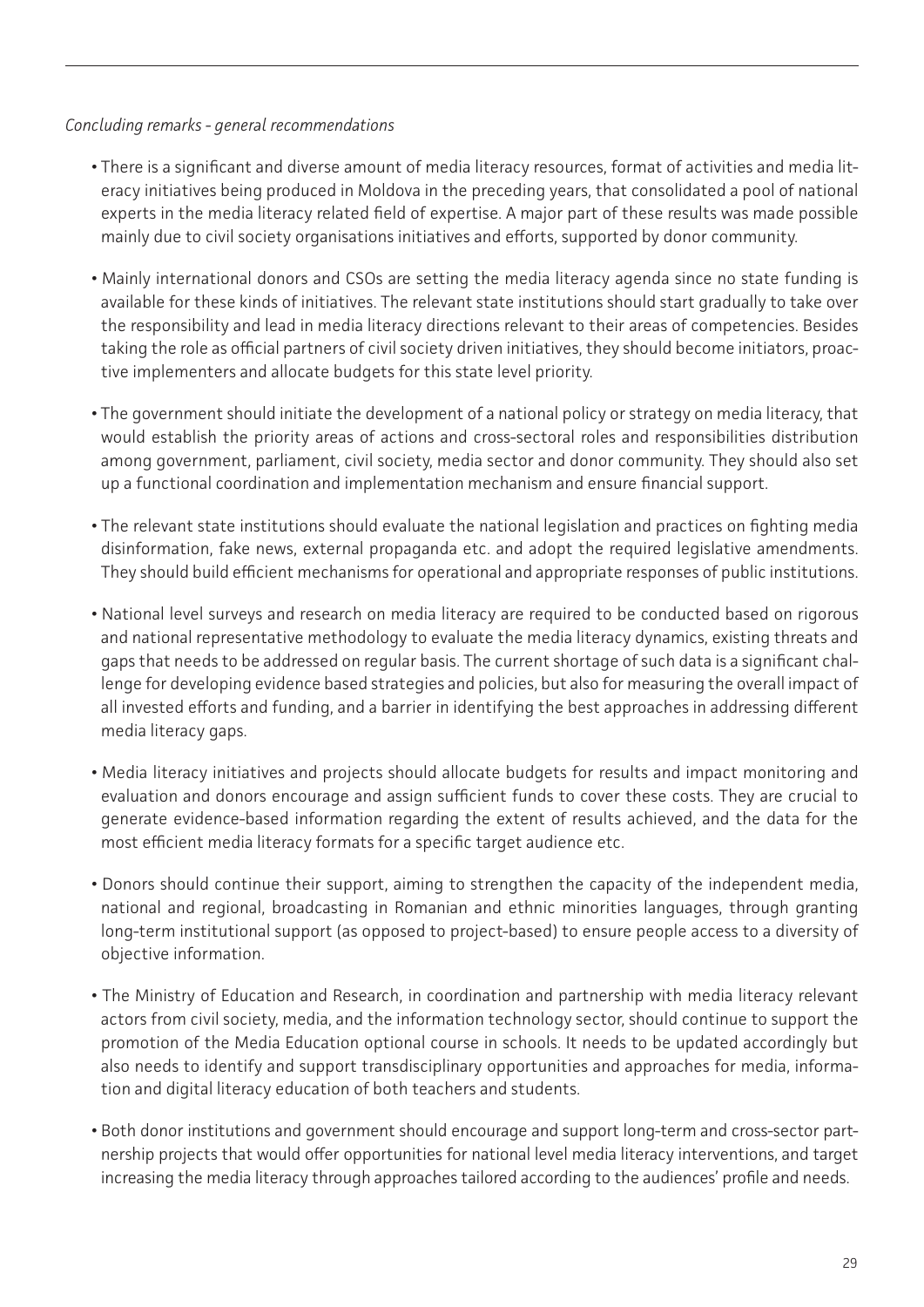# <span id="page-29-0"></span>**References**

Call of Media NGOs: Claiming Transparency, Access to Public Interest information and Real Reforms to Facilitate Media Development), 2021 [http://api.md/news/view/en-call-of-media-ngos-claiming-transparency-ac](http://api.md/news/view/en-call-of-media-ngos-claiming-transparency-access-to-public-interest-inform)[cess-to-public-interest-information-and-real-reforms-to-facilitate-media-development-2600](http://api.md/news/view/en-call-of-media-ngos-claiming-transparency-access-to-public-interest-inform) (13 December 2021)

*COD Nr. 174 din 08-11-2018 Codul serviciilor media audiovizuale al Republicii Moldova* (The Code of audiovisual media services of the Republic of Moldova), 2018. [https://www.legis.md/cautare/getResults?doc\\_](https://www.legis.md/cautare/getResults?doc_id=33713&lang=ro) [id=33713&lang=ro](https://www.legis.md/cautare/getResults?doc_id=33713&lang=ro) (13 December 2021)

Danu Mari, Cultivating Information Resilience in Moldova's Media Sector, policy brief No 4, April 2018 [https://](https://freedomhouse.org/sites/default/files/2020-03/04_Information_Resilience_EN.pdf) [freedomhouse.org/sites/default/files/2020-03/04\\_Information\\_Resilience\\_EN.pdf](https://freedomhouse.org/sites/default/files/2020-03/04_Information_Resilience_EN.pdf) (13 December 2021)

Disinformation Resilience Index in Central and Eastern Europe in 202, [https://east-center.org/wp-content/](https://east-center.org/wp-content/uploads/2021/09/DRI-report-2021.pdf) [uploads/2021/09/DRI-report-2021.pdf](https://east-center.org/wp-content/uploads/2021/09/DRI-report-2021.pdf) (13 December 2021)

Education and COVID-19 in Moldova: Grasping the opportunity the learning crisis presents to build a more resilient education system", paper prepared by UN Coordinated Education Task Force for COVID-19 in Moldova (August 2020), [\(https://www.unicef.org/moldova/media/4231/file/Working%20Paper%20Education%20](https://www.unicef.org/moldova/media/4231/file/Working%20Paper%20Education%20and%20COVID-19%20in%20t) [and%20COVID-19%20in%20the%20Republic%20of%20Moldova\\_FINAL\\_English%20version.pdf%20.pdf](https://www.unicef.org/moldova/media/4231/file/Working%20Paper%20Education%20and%20COVID-19%20in%20t) (13 December 2021)

European Commission. (2021). *Media literacy expert group (E02541)*. [https://ec.europa.eu/transparency/ex](https://ec.europa.eu/transparency/expert-groups-register/screen/expert-groups/consult?do=groupDetail)[pert-groups-register/screen/expert-groups/consult?do=groupDetail.groupDetail&groupID=2541](https://ec.europa.eu/transparency/expert-groups-register/screen/expert-groups/consult?do=groupDetail) (4 December 2021)

Global Innovation Index, 2021. [https://www.wipo.int/global\\_innovation\\_index/en/2021/?gclid=Cj0KC-](https://www.wipo.int/global_innovation_index/en/2021/?gclid=Cj0KCQjwt-6LBhDlARIsAIPRQcIRi2EjhfNjRWA4)[Qjwt-6LBhDlARIsAIPRQcIRi2EjhfNjRWA40w-fgJmF4W415NkhPIfNS9AFfXKc29NylGi3LQkaAlTTEALw\\_wcB](https://www.wipo.int/global_innovation_index/en/2021/?gclid=Cj0KCQjwt-6LBhDlARIsAIPRQcIRi2EjhfNjRWA4) (13 December 2021)

Global Peace Index, 2021. [www.visionofhumanity.org](http://www.visionofhumanity.org) (13 December 2021)

*LEGE Nr. 299 din 21-12-2017 privind aprobarea Concepţiei securităţii informaţionale a Republicii Moldova* (National Concept on information security of the Republic of Moldova), 2017. [https://www.legis.md/cautare/get-](https://www.legis.md/cautare/getResults?doc_id=105660&lang=ro)[Results?doc\\_id=105660&lang=ro](https://www.legis.md/cautare/getResults?doc_id=105660&lang=ro) (13 December 2021)

*LEGE Nr. 67 din 26-07-2018 privind aprobarea Concepției naționale de dezvoltare a mass-mediei din Republica Moldova* (National concept of mass media development in Moldova), 2018. [https://www.legis.md/cautare/get-](https://www.legis.md/cautare/getResults?doc_id=105449&lang=ro)[Results?doc\\_id=105449&lang=ro](https://www.legis.md/cautare/getResults?doc_id=105449&lang=ro) (13 December 2021)

Population perception of the media and media skills in the Republic of Moldova, 2020. [https://internews.md/](https://internews.md/wp-content/uploads/2021/10/INTERNEWS_Final-report_24.11.20_EN.pdf) [wp-content/uploads/2021/10/INTERNEWS\\_Final-report\\_24.11.20\\_EN.pdf](https://internews.md/wp-content/uploads/2021/10/INTERNEWS_Final-report_24.11.20_EN.pdf) (13 December 2021)

*Programul național de dezvoltare a mass-mediei pentru anii 2022 – 2025* (Draft of National Media Development Programme for 2022-2025), 2021. [http://api.md/upload/IT/Anexa\\_1\\_Program\\_M\\_M\\_XI\\_2021\\_FINAL.pdf](http://api.md/upload/IT/Anexa_1_Program_M_M_XI_2021_FINAL.pdf) (13 December 2021)

*Proiect de Hotărîre cu privire la crearea Consiliului coordonator pentru asigurarea securității* (Government Decision on the Creation of the Coordination Council for ensuring the information security draft), 2020, [https://can](https://cancelaria.gov.md/sites/default/files/document/attachments/intr259.pdf)[celaria.gov.md/sites/default/files/document/attachments/intr259.pdf](https://cancelaria.gov.md/sites/default/files/document/attachments/intr259.pdf) (13 December 2021)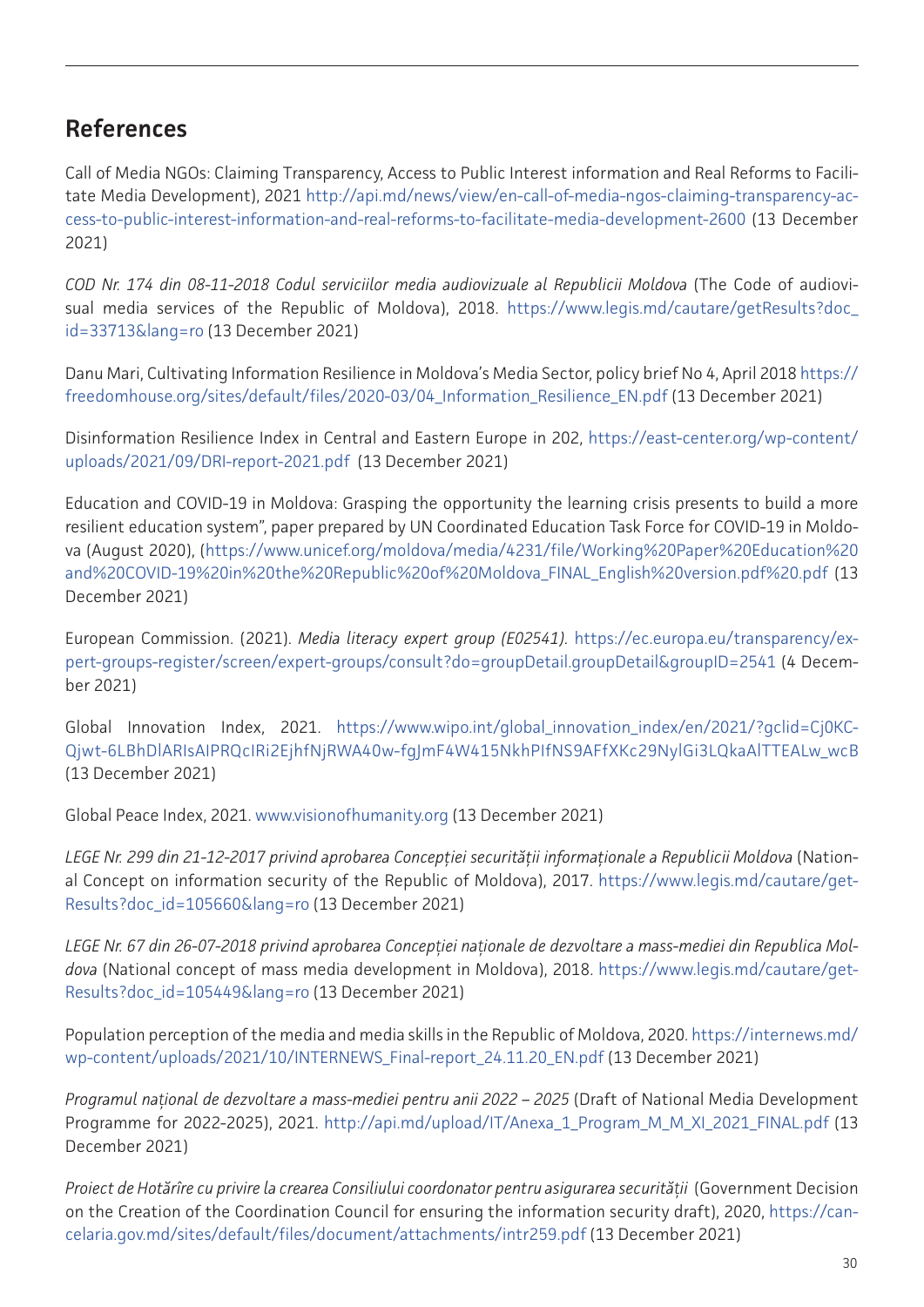Studiu socio-politic Republica Moldova (Socio-Political Study Republic of Moldova, part of the Facilitating crisis communication and accountability as a civic response to COVID-19 pandemic in Moldova Project, 2020 <https://www.watchdog.md/wp-content/uploads/2020/05/Sondaj-integral-Mai-2020.pdf>(13 December 2021)

The role of Parliament in fighting disinformation and propaganda: Georgia, Moldova, Ukraine 2021 (no online resource)

"The study of perception of misinformation and manipulation phenomenon by mass media consumers in rural regions" [in Romanian], API, 2019, [http://api.md/upload/Studiu\\_UE-final-web1.pdf](http://api.md/upload/Studiu_UE-final-web1.pdf) (13 December 2021)

Victoria Roșa, Freedom of Expression and the Geopolitical Stalemate: Defending Digital Spaces in the Republic of Moldova, January 2020, [https://freedomhouse.org/sites/default/files/2020-02/1-Freedom\\_of\\_Expres](https://freedomhouse.org/sites/default/files/2020-02/1-Freedom_of_Expression_Geopolitical_Stalemate_)[sion\\_Geopolitical\\_Stalemate\\_FINAL\\_ENGLISH.pdf](https://freedomhouse.org/sites/default/files/2020-02/1-Freedom_of_Expression_Geopolitical_Stalemate_) (13 December 2021)

World Press Freedom Index, 2021. <https://rsf.org/en/moldova>(13 December 2021)

"Обзор телевизионной аудитории" "The review of TV audiences", Nielsen, May 2020 (in Russian), [http://](http://media-azi.md/sites/default/files/Obzor-televizionnoj-auditorii-maj-2020.pdf) [media-azi.md/sites/default/files/Obzor-televizionnoj-auditorii-maj-2020.pdf](http://media-azi.md/sites/default/files/Obzor-televizionnoj-auditorii-maj-2020.pdf) (13 December 2021)